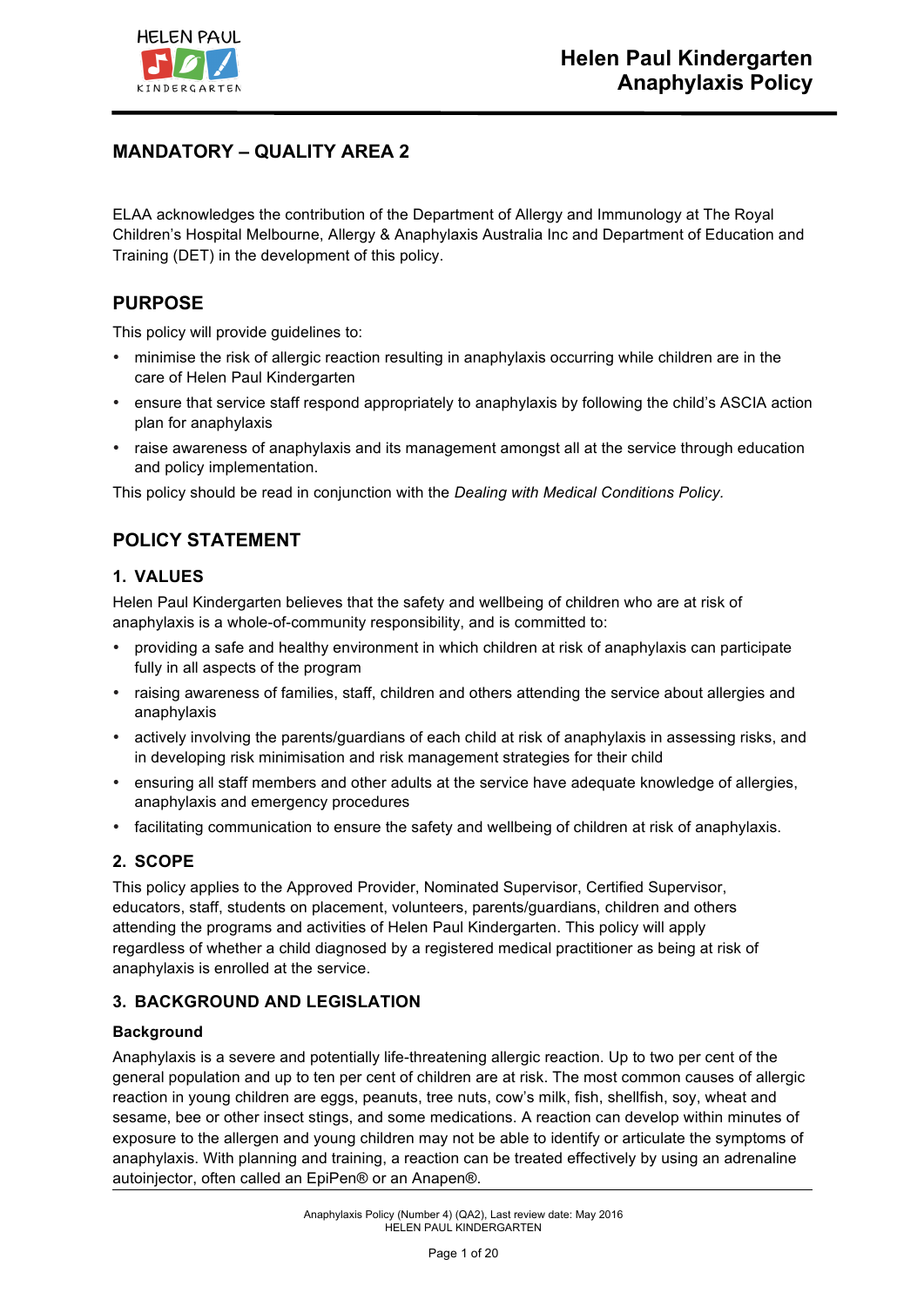

In any service that is open to the general community it is not possible to achieve a completely allergen-free environment. A range of procedures and risk minimisation strategies, including strategies to minimise the presence of allergens in the service, can reduce the risk of anaphylactic reactions.

Legislation that governs the operation of approved children's services is based on the health, safety and welfare of children, and requires that children are protected from hazards and harm. The Approved Provider will ensure that there is at least one educator on duty at all times who has current approved anaphylaxis management training in accordance with the *Education and Care Services National Regulations 2011* (Regulation 136(1)(b)). As a demonstration of duty of care and best practice, ELAA recommends all educators have current approved anaphylaxis management training (refer to *Definitions*).

Approved anaphylaxis management training is listed on the ACECQA website (refer to *Sources*).

### **Legislation and standards**

Relevant legislation and standards include but are not limited to:

- *Education and Care Services National Law Act 2010*: Sections 167, 169
- *Education and Care Services National Regulations 2011*: Regulations 90–96, 102, 136, 137, 146, 147, 160–162, 168(2)(d), 173, 177, 181, 183, 184, 246
- *Health Records Act 2001* (Vic)
- *National Quality Standard*, Quality Area 2: Children's Health and Safety
	- − Standard 2.1: Each child's health is promoted
	- − Element 2.1.1: Each child's health needs are supported
	- − Element 2.1.4: Steps are taken to control the spread of infectious diseases and to manage injuries and illness, in accordance with recognised guidelines
	- − Standard 2.3: Each child is protected
	- − Element 2.3.3: Plans to effectively manage incidents and emergencies are developed in consultation with relevant authorities, practised and implemented
- *Occupational Health and Safety Act 2004* (Vic)
- *Privacy and Data Protection Act 2014* (Vic)
- *Privacy Act 1988* (Cth)
- *Public Health and Wellbeing Act 2008* (Vic)
- *Public Health and Wellbeing Regulations 2009* (Vic)

The most current amendments to listed legislation can be found at:

- Victorian Legislation Victorian Law Today: http://www.legislation.vic.gov.au/
- Commonwealth Legislation ComLaw: http://www.comlaw.gov.au/

### **4. DEFINITIONS**

The terms defined in this section relate specifically to this policy. For commonly used terms e.g. Approved Provider, Nominated Supervisor, Regulatory Authority etc. refer to the *General Definitions* section of the Policy Folder.

**Adrenaline autoinjector:** An intramuscular injection device containing a single dose of adrenaline designed to be administered by people who are not medically trained. This device is commonly called an EpiPen® or an Anapen®. As EpiPen® and Anapen® products have different administration techniques, only one brand should be prescribed per individual and their ASCIA action plan for anaphylaxis (refer to *Definitions*) must be specific for the brand they have been prescribed.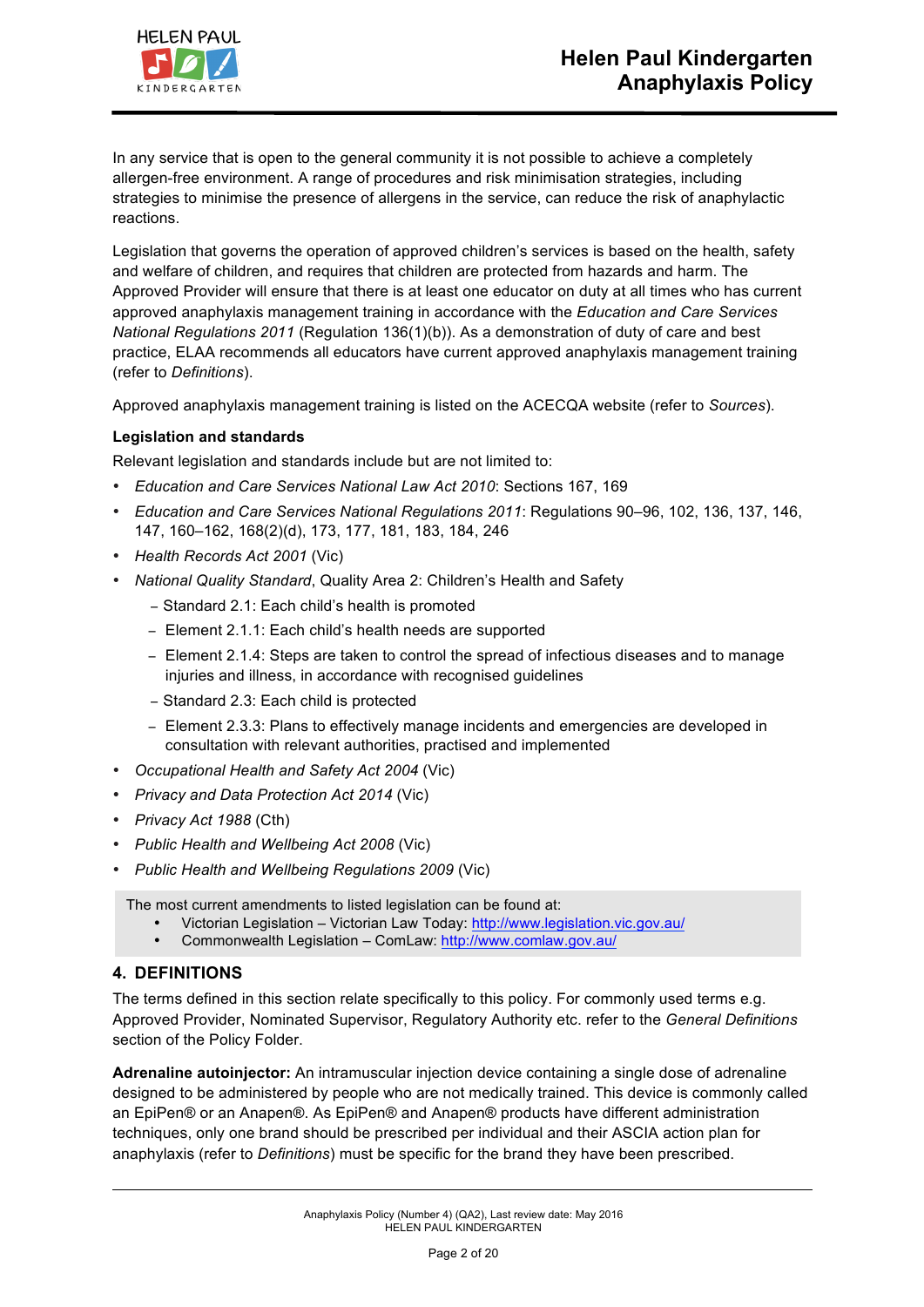

Used adrenaline autoinjectors should be placed in a rigid sharps disposal unit or another rigid container if a sharps container is not available.

**Adrenaline autoinjector kit:** An insulated container with an unused, in-date adrenaline autoinjector, a copy of the child's ASCIA action plan for anaphylaxis, and telephone contact details for the child's parents/guardians, doctor/medical personnel and the person to be notified in the event of a reaction if the parents/guardians cannot be contacted. If prescribed, an antihistamine should also be included in the kit. Autoinjectors must be stored away from direct heat and cold.

**Allergen:** A substance that can cause an allergic reaction.

**Allergy:** An immune system response to something in the environment which is usually harmless, eg: food, pollen, dust mite. These can be ingested, inhaled, injected or absorbed.

**Allergic reaction:** A reaction to an allergen. Common signs and symptoms include one or more of the following:

- *Mild to moderate signs & symptoms***:**
	- ο hives or welts
	- ο tingling mouth
	- ο swelling of the face, lips & eyes
	- ο abdominal pain, vomiting and/or diarrhoea are mild to moderate symptoms, however these are severe reactions to insects.
- *Signs & symptoms of anaphylaxis are***:**
	- ο difficult/noisy breathing
	- ο swelling of the tongue
	- ο swelling/tightness in the throat
	- ο difficulty talking and/or hoarse voice
	- ο wheeze or persistent cough
	- ο persistent dizziness or collapse (child pale or floppy).

**Anapen®:** A type of adrenaline autoinjector (refer to *Definitions*) containing a single dose of adrenaline. The administration technique in an Anapen® is different to that of the EpiPen®. Two strengths are available: an Anapen® and an Anapen Jr®, and each is prescribed according to a child's weight. The Anapen Jr® is recommended for a child weighing 10–20kg. An AnaPen® is recommended for use when a child weighs more than 20kg.The child's ASCIA action plan for anaphylaxis (refer to *Definitions*) must be specific for the brand they have been prescribed.

**Anaphylaxis:** A severe, rapid and potentially life threatening allergic reaction that affects normal functioning of the major body systems, particularly the respiratory (breathing) and/or circulation systems.

**Anaphylaxis management training:** Training that includes recognition of allergic reactions, strategies for risk minimisation and risk management, procedures for emergency treatment and facilitates practise in the administration of treatment using an adrenaline autoinjector (refer to *Definitions*) trainer. Approved training is listed on the ACECQA website (refer to *Sources*).

**Approved anaphylaxis management training:** Training that is approved by the National Authority in accordance with Regulation 137(e) of the *Education and Care Services National Regulations 2011*, and is listed on the ACECQA website (refer to *Sources*).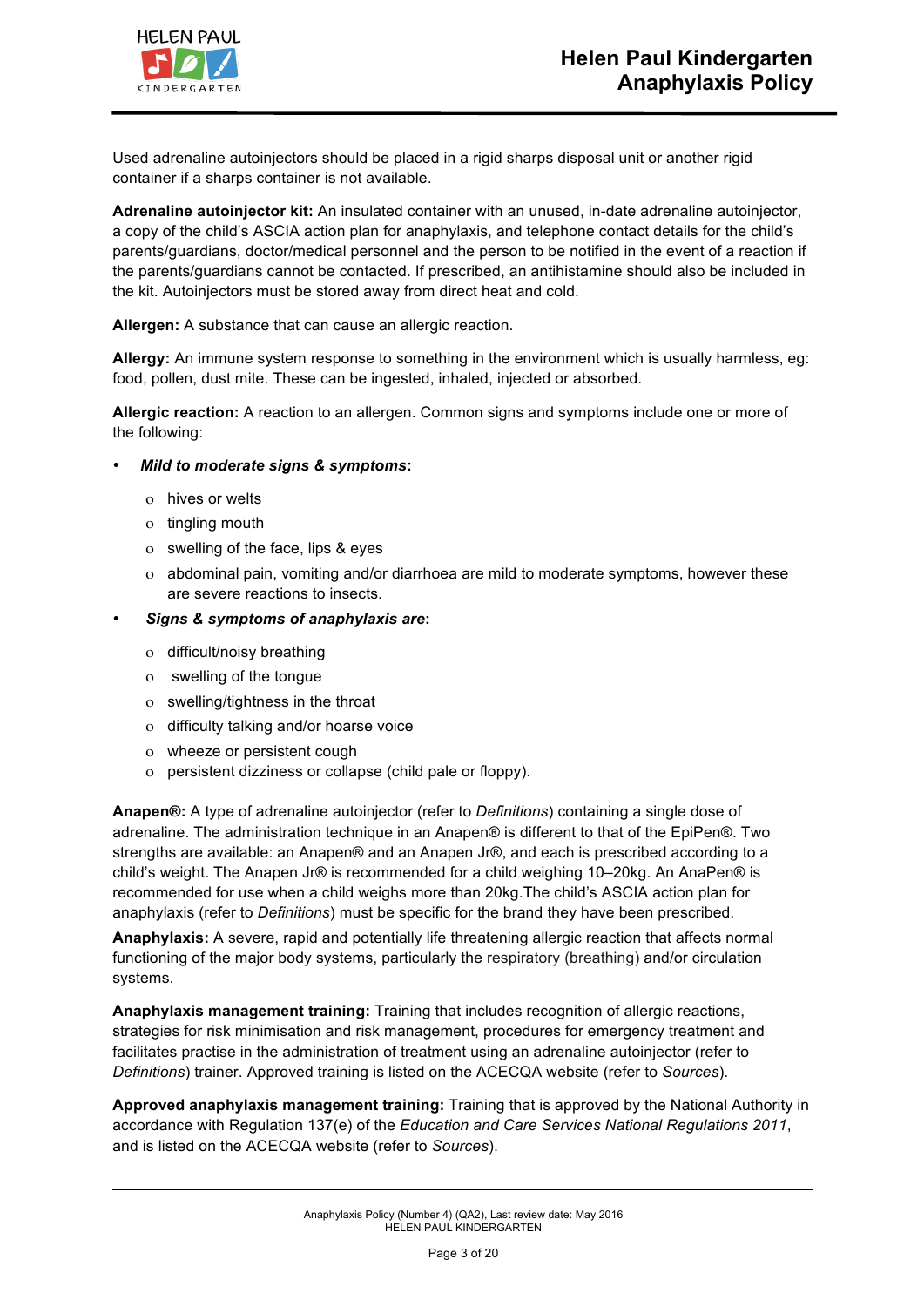

**ASCIA action plan for anaphylaxis**: An individual medical management plan prepared and signed by the child's treating, registered medical practitioner that provides the child's name and confirmed allergies, a photograph of the child, a description of the prescribed anaphylaxis medication for that child and clear instructions on treating an anaphylactic episode. The plan must be specific for the brand of autoinjector prescribed for each child. Examples of plans specific to different adrenaline autoinjector brands are available for download on the Australasian Society of Clinical Immunology and Allergy (ASCIA) website:

www.allergy.org.au/health-professionals/anaphylaxis-resources/ascia-action-plan-for-anaphylaxis

**At risk child:** A child whose allergies have been medically diagnosed and who is at risk of anaphylaxis.

*AV How to Call Card***:** A card that the service has completed containing all the information that Ambulance Victoria will request when phoned on 000. Once completed, this card should be kept within easy access of all service telephone/s.

**Communication plan:** A plan that forms part of the policy outlining how the service will communicate with parents/guardians and staff in relation to the policy. The communication plan also describes how parents/guardians and staff will be informed about risk minimisation plans and emergency procedures to be followed when a child diagnosed as at risk of anaphylaxis is enrolled at a service.

**Duty of care:** A common law concept that refers to the responsibilities of organisations to provide people with an adequate level of protection against harm and all reasonable foreseeable risk of injury.

**EpiPen®:** A type of adrenaline autoinjector (refer to *Definitions*) containing a single dose of adrenaline which is delivered via a spring-activated needle that is concealed until administration is required. Two strengths are available: an EpiPen® and an EpiPen Jr®, and each is prescribed according to a child's weight. The EpiPen Jr® is recommended for a child weighing 10–20kg. An EpiPen® is recommended for use when a child weighs more than 20kg. The child's ASCIA action plan for anaphylaxis (refer to *Definitions*) must be specific for the brand they have been prescribed.

**First aid management of anaphylaxis course**: Accredited training in first aid management of anaphylaxis including competency in the use of an adrenaline autoinjector.

**Intolerance:** Often confused with allergy, intolerance is an adverse reaction to ingested foods or chemicals experienced by the body but not involving the immune system.

**No food sharing:** A rule/practice in which a child at risk of anaphylaxis only eats food that is supplied/permitted by their parents/guardians and does not share food with, or accept food from, any other person.

**Nominated staff member:** (In relation to this policy) a staff member nominated to be the liaison between parents/guardians of a child at risk of anaphylaxis and the Approved Provider. This person also checks regularly to ensure that the adrenaline autoinjector kit is complete and that the device itself is unused and in date, and leads practice sessions for staff who have undertaken anaphylaxis management training.

**Risk minimisation:** The practice of developing and implementing a range of strategies to reduce hazards for a child at risk of anaphylaxis, by removing, as far as is practicable, major allergen sources from the service.

**Risk minimisation plan:** A service-specific plan that documents a child's allergy, practical strategies to minimise risk of exposure to allergens at the service and details of the person/s responsible for implementing these strategies. A risk minimisation plan should be developed by the Approved Provider/Nominated Supervisor in consultation with the parents/guardians of the child at risk of anaphylaxis and service staff. The plan should be developed upon a child's enrolment or initial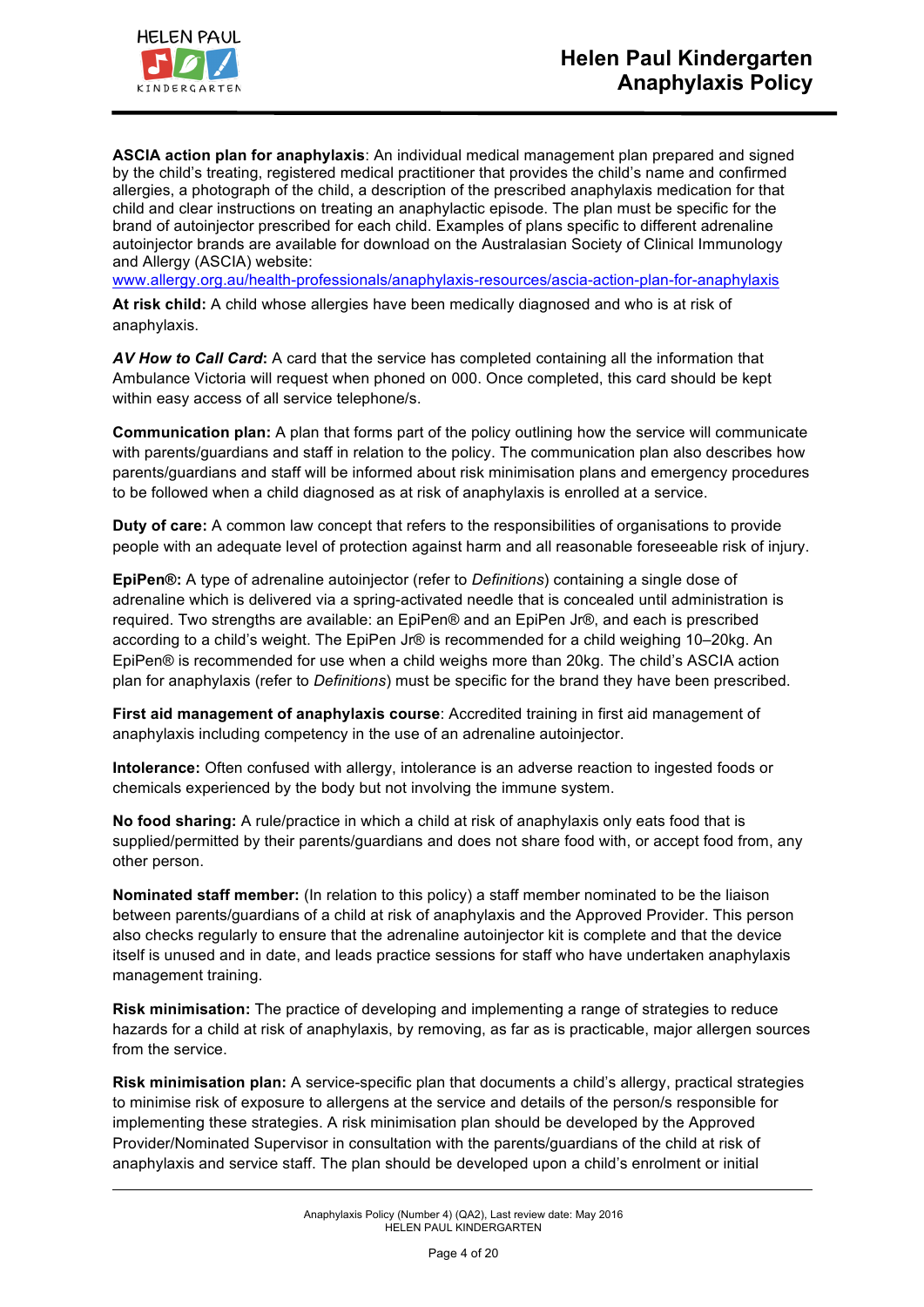

diagnosis, and reviewed at least annually and always on re-enrolment. A sample risk minimisation plan is provided as Attachment 3.

**Staff record:** A record which the Approved Provider of a centre-based service must keep containing information about the Nominated Supervisor, staff, volunteers and students at a service, as set out under Division 9 of the National Regulations.

### **5. SOURCES AND RELATED POLICIES**

#### **Sources**

- ACECQA provides lists of approved first aid training, approved emergency asthma management training and approved anaphylaxis management training on their website: http://acecqa.gov.au/qualifications/approved-first-aid-qualifications/
- Allergy & Anaphylaxis Australia Inc is a not-for-profit support organisation for families of children with food-related anaphylaxis. Resources include a telephone support line and items available for sale including storybooks, and EpiPen® trainers: www.allergyfacts.org.au
- Australasian Society of Clinical Immunology and Allergy (ASCIA): www.allergy.org.au provides information and resources on allergies. Action plans for anaphylaxis can be downloaded from this site. Also available is a procedure for the First Aid Treatment for anaphylaxis (refer to Attachment 4). Contact details of clinical immunologists and allergy specialists are also provided.
- Department of Education and Training (DET) provides information related to anaphylaxis and anaphylaxis training:

http://www.education.vic.gov.au/childhood/providers/health/Pages/anaphylaxis.aspx

- Department of Allergy and Immunology at The Royal Children's Hospital Melbourne (www.rch.org.au/allergy) provides information about allergies and services available at the hospital. This department can evaluate a child's allergies and provide an adrenaline autoinjector prescription. Kids Health Info fact sheets are also available from the website, including the following:
	- − *Allergic and anaphylactic reactions*: www.rch.org.au/kidsinfo/factsheets.cfm?doc\_id=11148
	- − *Autoinjectors (EpiPens) for anaphylaxis – an overview:*  www.rch.org.au/kidsinfo/factsheets.cfm?doc\_id=11121

The Royal Children's Hospital has been contracted by the Department of Education and Training (DET) to provide an Anaphylaxis Advice & Support Line to central and regional DET staff, school principals and representatives, school staff, children's services staff and parents/guardians wanting support. The Anaphylaxis Advice & Support Line can be contacted on 1300 725 911 or 9345 4235, or by email: carol.whitehead@rch.org.au

#### **Service policies**

- *Administration of First Aid Policy*
- *Administration of Medication Policy*
- *Asthma Policy*
- *Dealing with Medical Conditions Policy*
- *Diabetes Policy*
- *Enrolment and Orientation Policy*
- *Excursions and Service Events Policy*
- *Hygiene Policy*
- *Incident, Injury, Trauma and Illness Policy*
- *Inclusion and Equity Policy*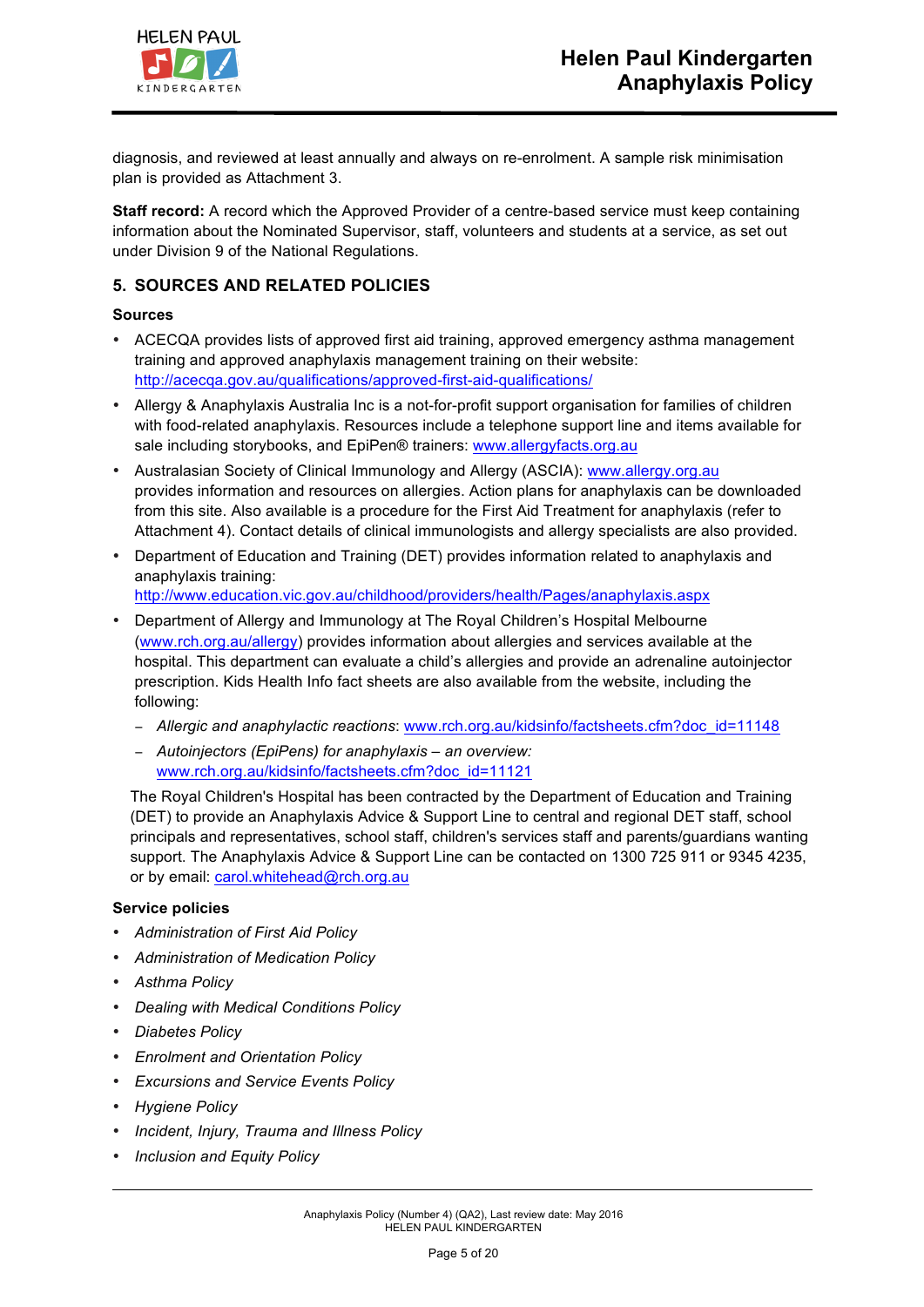

- *Nutrition and Active Play Policy*
- *Privacy and Confidentiality Policy*
- *Supervision of Children Policy*

# **PROCEDURES**

#### **The Approved Provider is responsible for:**

- ensuring that an anaphylaxis policy, which meets legislative requirements and includes a risk minimisation plan (refer to Attachment 3) and communication plan, is developed and displayed at the service, and reviewed regularly
- providing approved anaphylaxis management training (refer to *Definitions*) to staff as required under the National Regulations
- ensuring that at least one educator with current approved anaphylaxis management training (refer to *Definitions*) is in attendance and immediately available at all times the service is in operation (Regulations 136, 137)
- ensuring the Nominated Supervisor, educators, staff members, students and volunteers at the service are provided with a copy of the *Anaphylaxis Policy* and the *Dealing with Medical Conditions Policy*
- ensuring parents/guardians and others at the service are provided with a copy of the *Anaphylaxis Policy* and the *Dealing with Medical Conditions Policy* (Regulation 91)
- ensuring that staff practice administration of treatment for anaphylaxis using an adrenaline autoinjector trainer at least annually, and preferably quarterly, and that participation is documented on the staff record
- ensuring the details of approved anaphylaxis management training (refer to *Definitions*) are included on the staff record (refer to *Definitions*), including details of training in the use of an autoinjector (Regulations 146, 147)
- ensuring that parents/guardians or a person authorised in the enrolment record provide written consent to the medical treatment or ambulance transportation of a child in the event of an emergency (Regulation 161), and that this authorisation is kept in the enrolment record for each child
- ensuring that parents/guardians or a person authorised in the child's enrolment record provide written authorisation for excursions outside the service premises (Regulation 102) (refer to *Excursions and Service Events Policy*)
- identifying children at risk of anaphylaxis during the enrolment process and informing staff
- following appropriate reporting procedures set out in the *Incident, Injury, Trauma and Illness Policy* in the event that a child is ill, or is involved in a medical emergency or an incident at the service that results in injury or trauma.

#### **In services where a child diagnosed as at risk of anaphylaxis is enrolled, the Approved Provider is also responsible for:**

- displaying a notice prominently at the service stating that a child diagnosed as at risk of anaphylaxis is being cared for and/or educated by the service (Regulation 173(2)(f))
- ensuring the *Enrolment checklist for children diagnosed as at risk of anaphylaxis* (refer to Attachment 2) is completed
- ensuring an ASCIA action plan for anaphylaxis, risk management plan (refer to Attachment 3) and communications plan are developed for each child at the service who has been medically diagnosed as at risk of anaphylaxis, in consultation with that child's parents/guardians and with a registered medical practitioner (Attachment 3)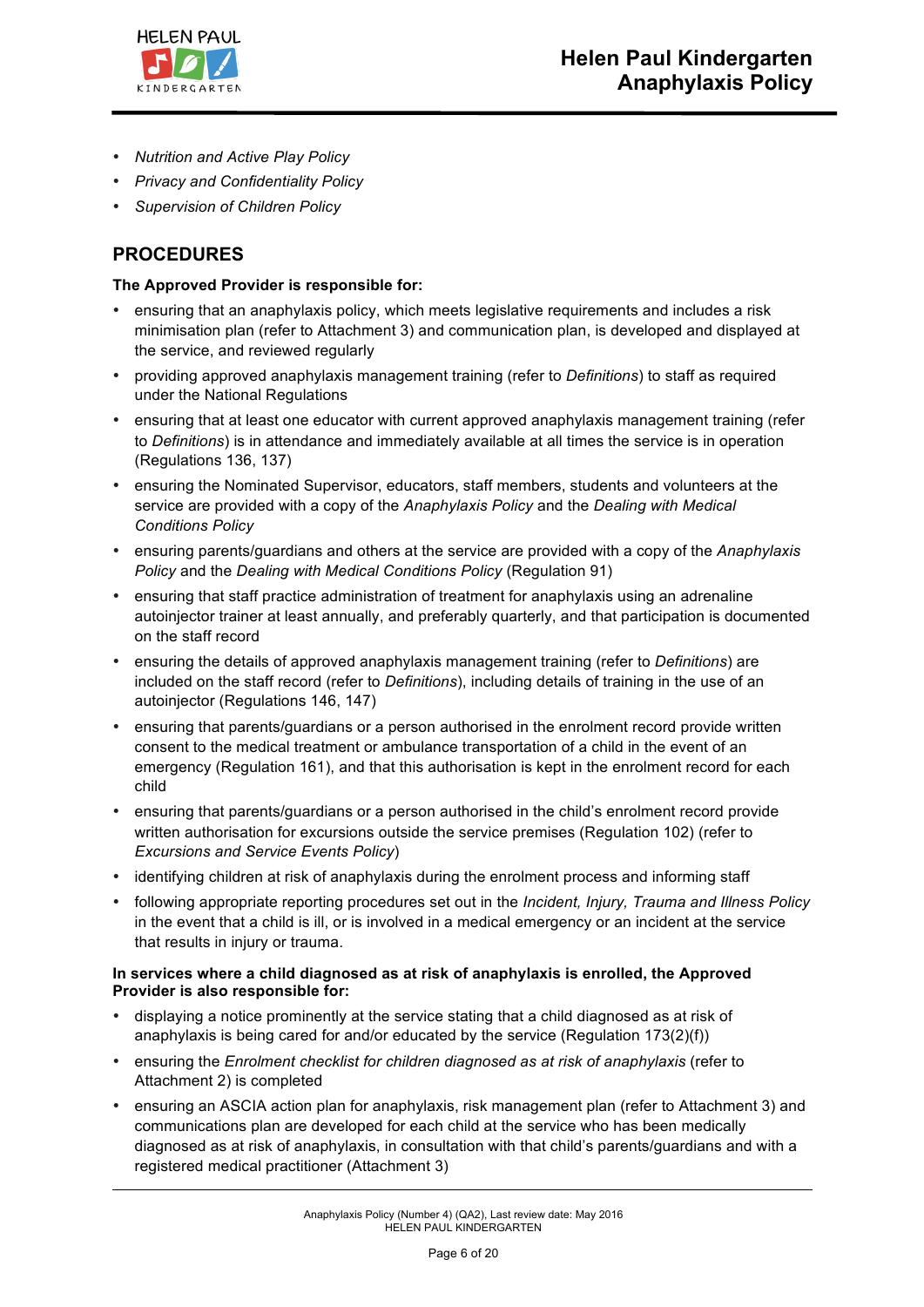



- ensuring that all children diagnosed as at risk of anaphylaxis have details of their allergy, their ASCIA action plan for anaphylaxis and their risk minimisation plan filed with their enrolment record (Regulation 162)
- ensuring a medication record is kept for each child to whom medication is to be administered by the service (Regulation 92)
- ensuring parents/guardians of all children at risk of anaphylaxis provide an unused, in-date adrenaline autoinjector at all times their child is attending the service. Where this is not provided, children will be unable to attend the service
- ensuring that the child's ASCIA action plan for anaphylaxis is specific to the brand of adrenaline autoinjector prescribed by the child's medical practitioner
- implementing a procedure for first aid treatment for anaphylaxis consistent with current national recommendations (refer to Attachment 4) and ensuring all staff are aware of the procedure
- ensuring adequate provision and maintenance of adrenaline autoinjector kits (refer to *Definitions*)
- ensuring the expiry date of the adrenaline autoinjector is checked regularly and replaced when required and the liquid in the EpiPen/EpiPen Jnr is clear
- ensuring that a sharps disposal unit is available at the service for the safe disposal of used adrenaline autoinjectors
- implementing a communication plan and encouraging ongoing communication between parents/guardians and staff regarding the current status of the child's allergies, this policy and its implementation
- identifying and minimising allergens (refer to *Definitions*) at the service, where possible
- ensuring measures are in place to prevent cross-contamination of any food given to children diagnosed as at risk of anaphylaxis (refer to *Nutrition and Active Play Policy*)
- ensuring that children at risk of anaphylaxis are not discriminated against in any way
- ensuring that children at risk of anaphylaxis can participate in all activities safely and to their full potential
- immediately communicating any concerns with parents/guardians regarding the management of children diagnosed as at risk of anaphylaxis attending the service
- ensuring that medication is not administered to a child at the service unless it has been authorised and administered in accordance with Regulations 95 and 96 (refer to *Administration of Medication Policy* and *Dealing with Medical Conditions Policy*)
- ensuring that parents/guardians of a child and emergency services are notified as soon as is practicable if medication has been administered to that child in an anaphylaxis emergency without authorisation from a parent/guardian or authorised nominee (Regulation 94)
- ensuring that a medication record is kept that includes all details required by Regulation 92(3) for each child to whom medication is to be administered
- ensuring that written notice is given to a parent/guardian as soon as is practicable if medication is administered to a child in the case of an emergency
- responding to complaints and notifying Department of Education and Training, in writing and within 24 hours, of any incident or complaint in which the health, safety or wellbeing of a child may have been at risk
- displaying the Australasian Society of Clinical Immunology and Allergy (ASCIA) (refer to *Sources*) generic poster *Action Plan for Anaphylaxis* in key locations at the service
- displaying Ambulance Victoria's *AV How to Call Card* (refer to *Definitions*) near all service telephones
- complying with the risk minimisation procedures outlined in Attachment 1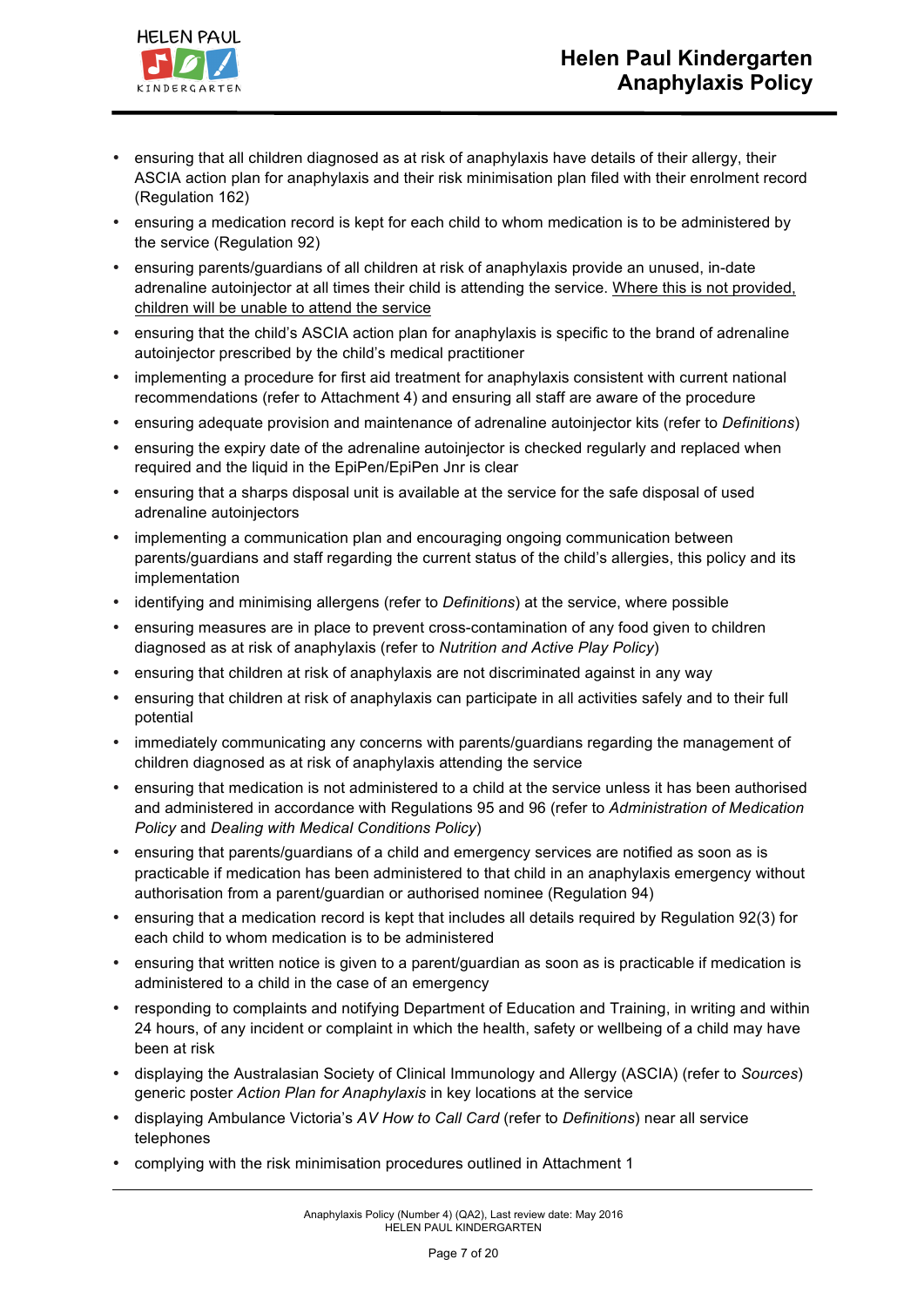

• ensuring that educators/staff who accompany children at risk of anaphylaxis outside the service carry a fully equipped adrenaline autoinjector kit (refer to *Definitions*) along with the ASCIA action plan for anaphylaxis for each child diagnosed as at risk of anaphylaxis.

#### **Risk assessment – Decision to carry own supply of adrenaline autoinjectors**

The National Law and National Regulations do not require a service to maintain a stock of adrenaline autoinjectors at the service premises to use in an emergency. However, Helen Paul Kindergarten has undertaken a risk assessment in consultation with the Nominated Supervisor, Certified Supervisors and other educators, and decided to carry its own supply of these devices at the service premises and in the (portable) Excursions First Aid Kit.

As the service has decided to maintain its own supply of adrenaline autoinjectors, it is the responsibility of the Approved Provider to ensure that:

- adequate stock of the adrenaline autoinjector is on hand, and that it is unused and in date
- staff have adequate training to enable them to determine the specific circumstances under which the device supplied by the service should be used (and understand that if the child is at known risk of anaphylaxis, to use the child's own device ahead of the device supplied by the service)
- the autoinjector is administered in accordance with the written instructions provided on it and with the generic ASCIA action plan for anaphylaxis
- the service follows the procedures outlined in the *Administration of Medication Policy*, which explains the steps to follow when medication is administered to a child in an emergency

#### **The Nominated Supervisor is responsible for:**

- ensuring the *Enrolment checklist for children diagnosed as at risk of anaphylaxis* (refer to Attachment 2) is completed
- ensuring that all educators' approved first aid qualifications, anaphylaxis management training and emergency asthma management training are current, meet the requirements of the National Act (Section 169(4)) and National Regulations (Regulation 137), and are approved by ACECQA (refer to *Sources*)
- ensuring that medication is not administered to a child at the service unless it has been authorised and administered in accordance with Regulations 95 and 96 (refer to *Administration of Medication Policy* and *Dealing with Medical Conditions Policy*)
- ensuring that parents/guardians of a child and emergency services are notified as soon as is practicable if medication has been administered to that child in an anaphylaxis emergency without authorisation from a parent/guardian or authorised nominee (Regulation 94)
- ensuring educators and staff are aware of the procedures for first aid treatment for anaphylaxis (refer to Attachment 4)
- ensuring an adrenaline autoinjector kit (refer to *Definitions*) is taken on all excursions and other offsite activities (refer to *Excursions and Service Events Policy*)
- compiling a list of children at risk of anaphylaxis and placing it in a secure but readily accessible location known to all staff. This should include the ASCIA action plan for anaphylaxis for each child
- ensuring that all staff, including casual and relief staff, are aware of children diagnosed as at risk of anaphylaxis, their allergies and symptoms, and the location of their adrenaline autoinjector kits and ASCIA action plans for anaphylaxis
- ensuring that all staff, including casual and relief staff, are aware of the circumstances under which the adrenaline autoinjector supplied by the service should be used (and understand that if the child is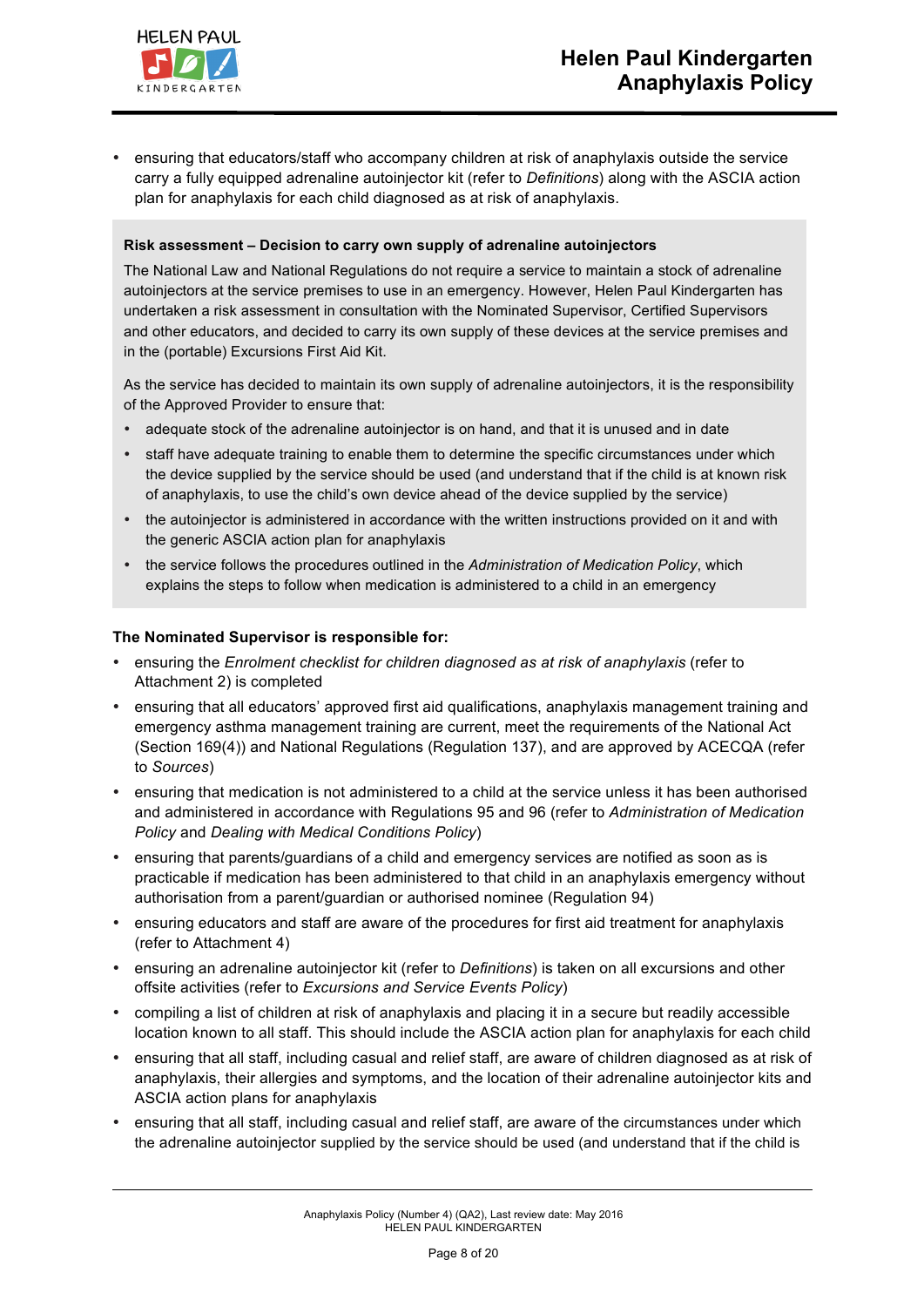

at known risk of anaphylaxis, to use the child's own adrenaline autoinjector in preference to the device supplied by the service)

- ensuring measures are in place to prevent cross-contamination of any food given to children diagnosed as at risk of anaphylaxis (refer to *Nutrition and Active Play Policy*)
- organising anaphylaxis management information sessions for parents/guardians of children enrolled at the service, where appropriate
- ensuring that all persons involved in the program, including parents/guardians, volunteers and students on placement are aware of children diagnosed as at risk of anaphylaxis
- ensuring programmed activities and experiences take into consideration the individual needs of all children, including children diagnosed as at risk of anaphylaxis
- following the child's ASCIAS action plan for anaphylaxis in the event of an allergic reaction, which may progress to an anaphylactic episode
- practising the administration of an adrenaline autoinjector using an autoinjector trainer and 'anaphylaxis scenarios' on a regular basis, at least annually and preferably quarterly
- ensuring staff dispose of used adrenaline autoinjectors appropriately in the sharps disposal unit provided at the service by the Approved Provider
- ensuring that the adrenaline autoinjector kit is stored in a location that is known to all staff, including casual and relief staff, is easily accessible to adults both indoors and outdoors (not locked away) but inaccessible to children, and away from direct sources of heat and cold
- ensuring that parents/guardians or an authorised person named in the child's enrolment record provide written authorisation for children to attend excursions outside the service premises (Regulation 102) (refer to *Excursions and Service Events Policy*)
- providing information to the service community about resources and support for managing allergies and anaphylaxis
- complying with the risk minimisation procedures outlined in Attachment 1.

### **Certified Supervisors, other educators and staff are responsible for:**

- reading and complying with the *Anaphylaxis Policy* and the *Dealing with Medical Conditions Policy*
- maintaining current approved anaphylaxis management qualifications (refer to *Definitions*)
- practising the administration of an adrenaline autoinjector using an autoinjector trainer and 'anaphylaxis scenarios' on a regular basis, at least annually and preferably quarterly
- ensuring they are aware of the procedures for first aid treatment for anaphylaxis (refer to Attachment 4)
- completing the *Enrolment checklist for children diagnosed as at risk of anaphylaxis* (refer to Attachment 2) with parents/guardians
- knowing which children are diagnosed as at risk of anaphylaxis, their allergies and symptoms, and the location of their adrenaline autoinjector kits and medical management action plans
- knowing the circumstances under which the adrenaline autoinjector supplied by the service should be used (and that if the child is at known risk of anaphylaxis, to use the child's own adrenaline autoinjector in preference to the device supplied by the service)
- identifying and, where possible, minimising exposure to allergens (refer to *Definitions*) at the service
- following procedures to prevent the cross-contamination of any food given to children diagnosed as at risk of anaphylaxis (refer to *Nutrition and Active Play Policy* and *Food Safety Policy*)
- assisting with the development of a risk minimisation plan (refer to Attachment 3) for children diagnosed as at risk of anaphylaxis at the service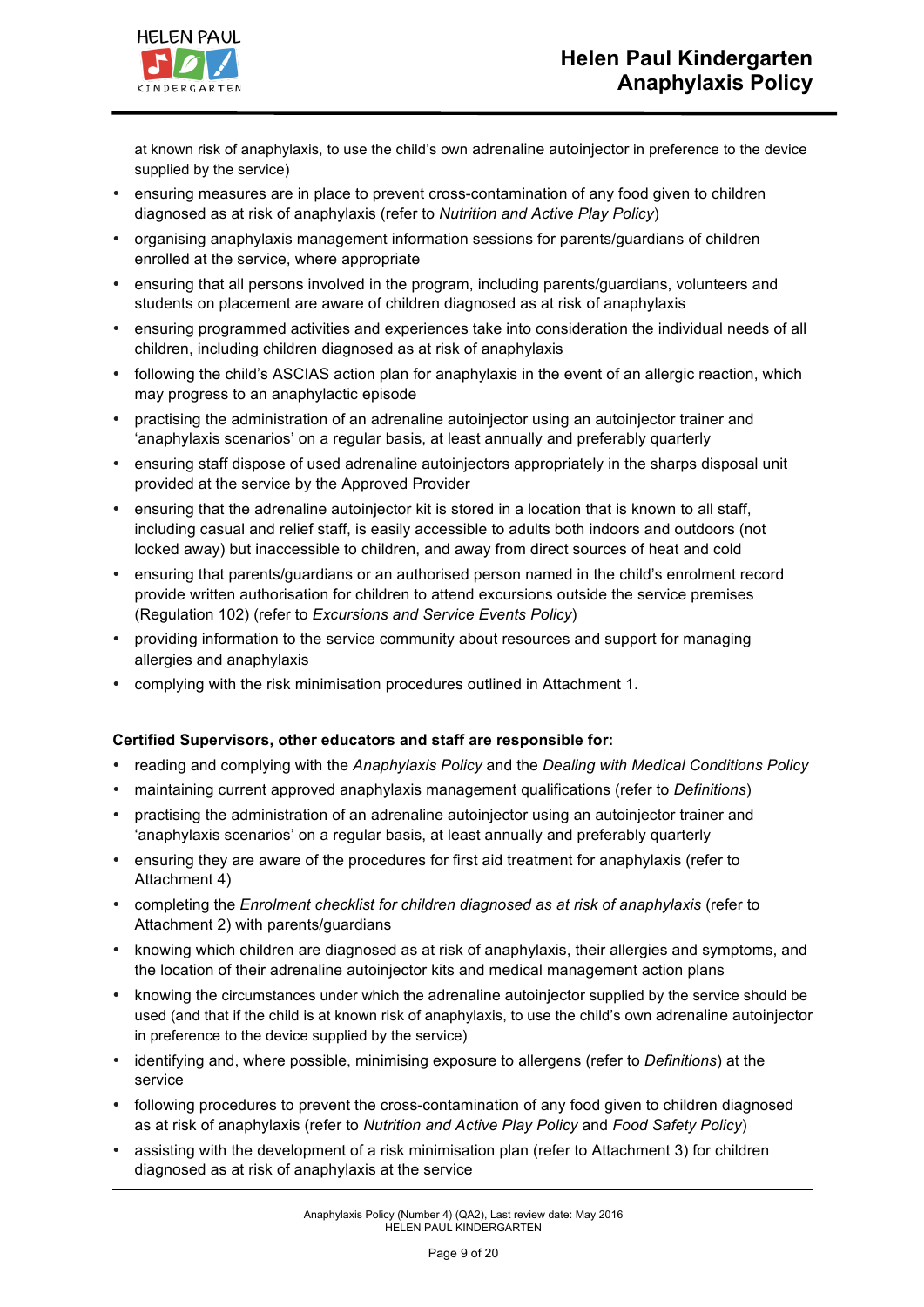

- following the child's ASCIA action plan for anaphylaxis in the event of an allergic reaction, which may progress to an anaphylactic episode
- disposing of used adrenaline autoinjectors in the sharps disposal unit provided at the service by the Approved Provider
- following appropriate first aid procedures in the event that a child who has not been diagnosed as at risk of anaphylaxis appears to be having an anaphylactic episode (refer to Attachment 4)
- informing the Approved Provider and the child's parents/guardians following an anaphylactic episode
- taking the adrenaline autoinjector kit (refer to *Definitions*) for each child at risk of anaphylaxis on excursions or to other offsite service events and activities
- providing information to the service community about resources and support for managing allergies and anaphylaxis
- complying with the risk minimisation procedures outlined in Attachment 1
- contacting parents/guardians immediately if an unused, in-date adrenaline autoinjector has not been provided to the service for a child diagnosed as at risk of anaphylaxis. Where this is not provided, children will be unable to attend the service
- discussing with parents/guardians the requirements for completing the enrolment form and medication record for their child
- consulting with the parents/guardians of children diagnosed as at risk of anaphylaxis in relation to the health and safety of their child, and communicating any concerns
- ensuring that children diagnosed as at risk of anaphylaxis are not discriminated against in any way and are able to participate fully in all activities.

### **Parents/guardians of a child at risk of anaphylaxis are responsible for:**

- informing staff, either on enrolment or on initial diagnosis, of their child's allergies
- completing all details on the child's enrolment form, including medical information and written authorisations for medical treatment, ambulance transportation and excursions outside the service premises
- assisting the Approved Provider and staff to develop an anaphylaxis risk minimisation plan (refer to Attachment 3)
- providing staff with an ASCIA action plan for anaphylaxis signed by a registered medical practitioner and with written consent to use medication prescribed in line with this action plan
- providing staff with an unused, in-date and complete adrenaline autoinjector kit
- ensuring that the child's ASCIA action plan for anaphylaxis is specific to the brand of adrenaline autoinjector prescribed by the child's medical practitioner
- regularly checking the adrenaline autoinjector's expiry date and colour of EpiPen adrenaline
- assisting staff by providing information and answering questions regarding their child's allergies
- notifying staff of any changes to their child's allergy status and providing a new anaphylaxis medical management action plan in accordance with these changes
- communicating all relevant information and concerns to staff, particularly in relation to the health of their child
- complying with the service's policy where a child who has been prescribed an adrenaline autoinjector is not permitted to attend the service or its programs without that device
- complying with the risk minimisation procedures outlined in Attachment 1
- ensuring they are aware of the procedures for first aid treatment for anaphylaxis (refer to Attachment 4).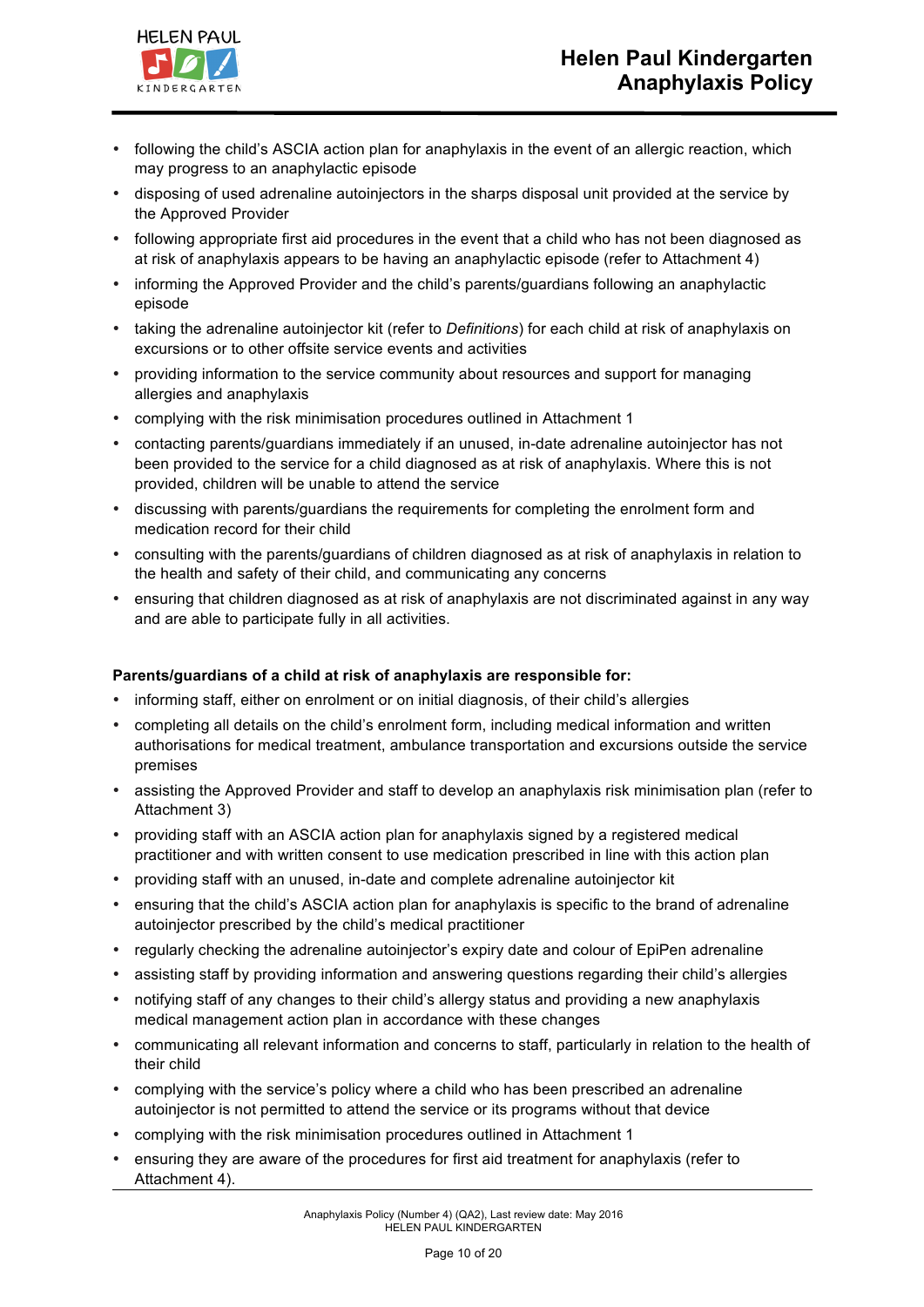

### **Parents/guardians are responsible for:**

- reading and complying with this policy and all procedures, including those outlined in Attachment 1
- bringing relevant issues and concerns to the attention of both staff and the Approved Provider

### **Volunteers and students, while at the service, are responsible for following this policy and its procedures.**

### **EVALUATION**

In order to assess whether the values and purposes of the policy have been achieved, the Approved Provider will:

- selectively audit enrolment checklists (for example, annually) to ensure that documentation is current and complete
- regularly seek feedback from everyone affected by the policy regarding its effectiveness
- monitor the implementation, compliance, complaints and incidents in relation to this policy
- keep the policy up to date with current legislation, research, policy and best practice
- revise the policy and procedures as part of the service's policy review cycle or following an anaphylactic episode at the service, or as otherwise required
- notify parents/guardians at least 14 days before making any changes to this policy or its procedures.

### **ATTACHMENTS**

- Attachment 1: Risk minimisation procedures
- Attachment 2: Enrolment checklist for children diagnosed as at risk of anaphylaxis
- Attachment 3: Sample risk minimisation plan
- Attachment 4: First Aid Treatment for Anaphylaxis download from the Australasian Society of Clinical Immunology and Allergy:

http://www.allergy.org.au/health-professionals/anaphylaxis-resources/first-aid-for-anaphylaxis

### **AUTHORISATION**

This policy was adopted by the Approved Provider of Helen Paul Kindergarten on 2 May 2016.

### **REVIEW DUE:** 2019

### **ACKNOWLEDGEMENT**

This policy has been reviewed by the Department of Allergy and Immunology at The Royal Children's Hospital Melbourne on 25 February 2015.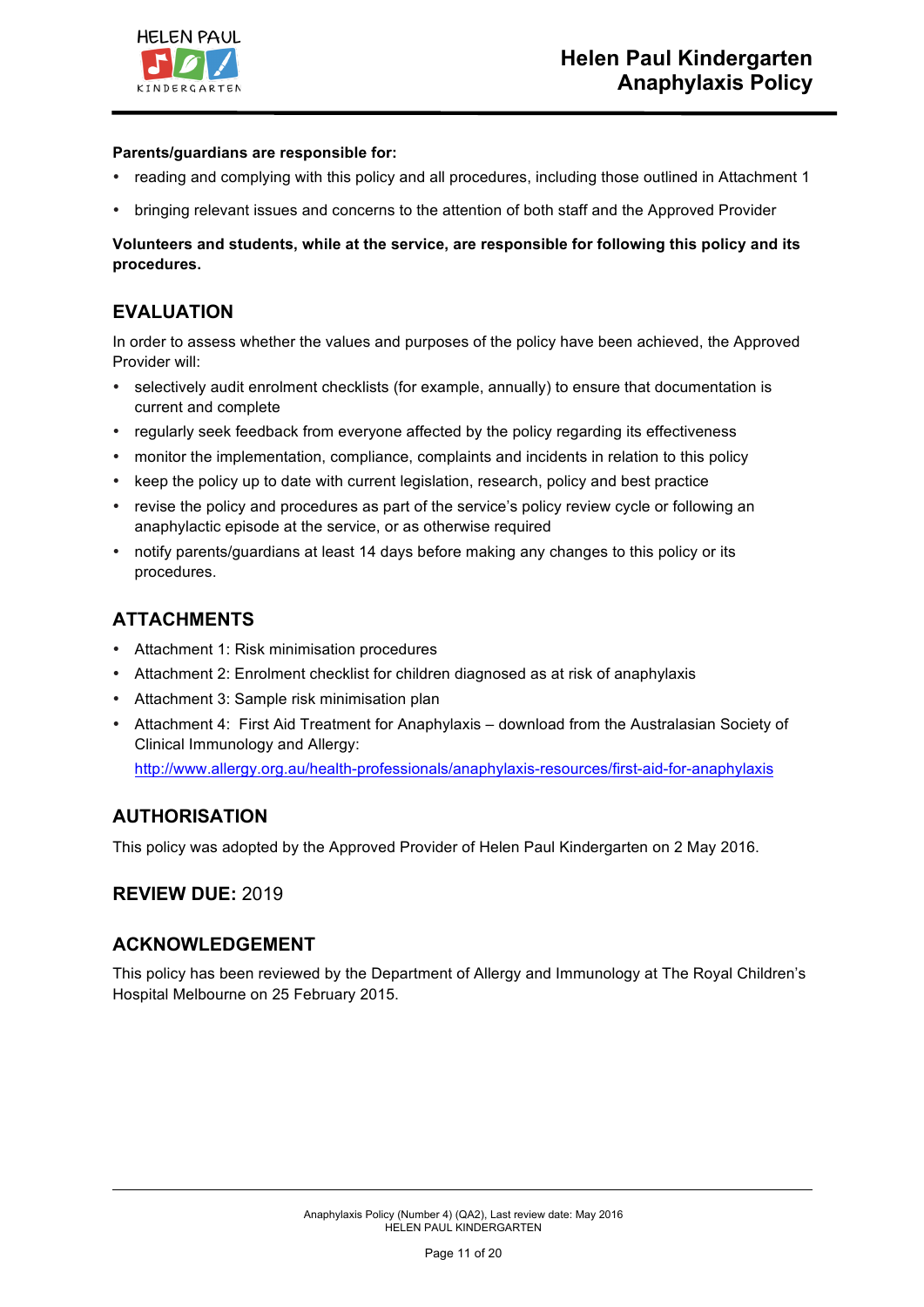

### **Risk minimisation procedures**

The following procedures should be developed in consultation with the parents/guardians of children in the service who have been diagnosed as at risk of anaphylaxis, and implemented to protect those children from accidental exposure to allergens. These procedures should be regularly reviewed to identify any new potential for accidental exposure to allergens.

### **In relation to the child diagnosed as at risk of anaphylaxis:**

- the child should only eat food that has been specifically prepared for him/her. Some parents/guardians may choose to provide all food for their child
- ensure there is no food sharing (refer to *Definitions*), or sharing of food utensils or containers at the service
- where the service is preparing food for the child:
	- − ensure that it has been prepared according to the instructions of parents/guardians
	- − parents/guardians are to check and approve the instructions in accordance with the risk minimisation plan
- bottles, other drinks, lunch boxes and all food provided by parents/guardians should be clearly labelled with the child's name
- consider placing a severely allergic child away from a table with food allergens. However, be mindful that children with allergies should not be discriminated against in any way and should be included in all activities
- provide an individual high chair for very young children to minimise the risk of cross-contamination of food
- where a child diagnosed as at risk of anaphylaxis is allergic to milk, ensure that non-allergic children are closely supervised when drinking milk/formula from bottles/cups and that these bottles/cups are not left within reach of children
- ensure appropriate supervision of the child diagnosed as at risk of anaphylaxis on special occasions such as excursions and other service events
- children diagnosed as at risk of anaphylaxis who are allergic to insect/sting bites should wear shoes and long-sleeved, light-coloured clothing while at the service.

### **In relation to other practices at the service:**

- ensure tables, high chairs and bench tops are thoroughly cleaned after every use
- ensure that all children and adults wash hands upon arrival at the service, and before and after eating
- supervise all children at meal and snack times, and ensure that food is consumed in specified areas. To minimise risk, children should not move around the service with food
- do not use food of any kind as a reward at the service
- ensure that children's risk minimisation plans inform the service's food purchases and menu planning
- ensure that staff and volunteers who are involved in food preparation and service undertake measures to prevent cross-contamination of food during the storage, handling, preparation and serving of food, including careful cleaning of food preparation areas and utensils (refer to *Food Safety Policy*)
- request that all parents/guardians avoid bringing food to the service that contains specified allergens or ingredients as outlined in the risk minimisation plans of children diagnosed as at risk of anaphylaxis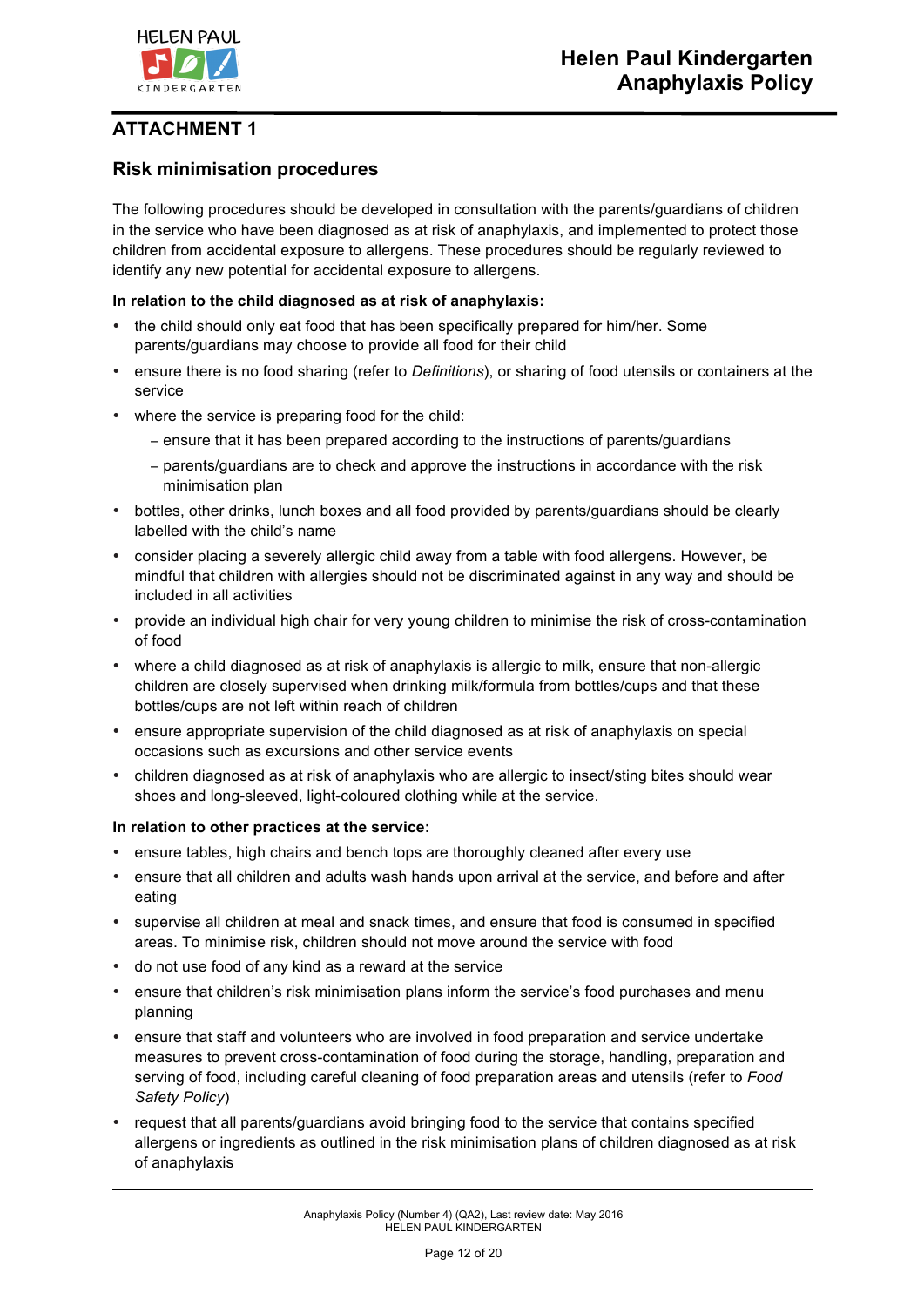

- restrict the use of food and food containers, boxes and packaging in crafts, cooking and science experiments, according to the allergies of children at the service
- ensure staff discuss the use of foods in children's activities with parents/guardians of at risk children. Any food used at the service should be consistent with the risk management plans of children diagnosed as at risk of anaphylaxis
- ensure that garden areas are kept free from stagnant water and plants that may attract biting insects.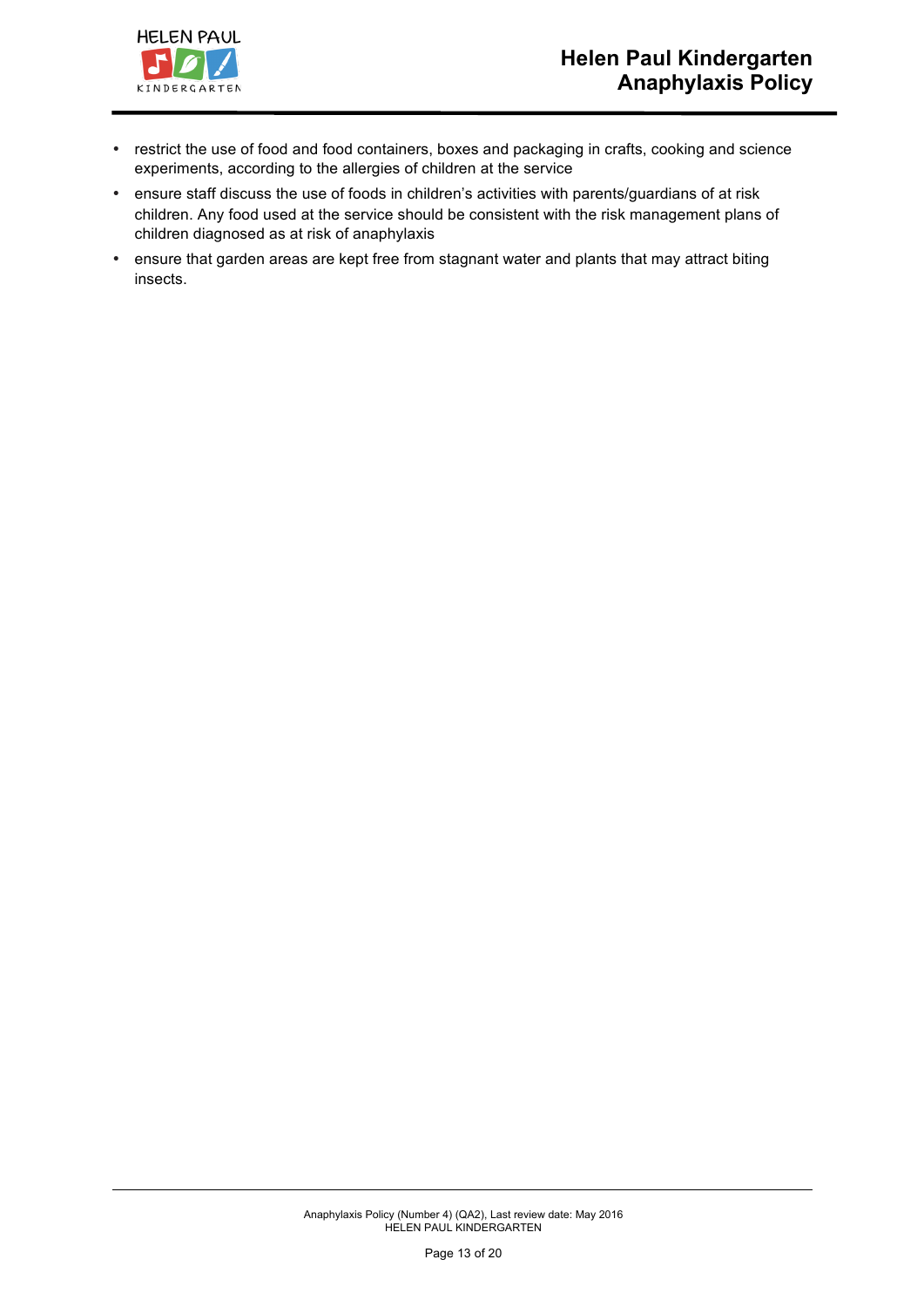

# **Enrolment checklist for children diagnosed as at risk of anaphylaxis**

|        | A risk minimisation plan is completed in consultation with parents/guardians prior to the<br>attendance of the child at the service, and is implemented including following procedures to<br>address the particular needs of each child diagnosed as at risk of anaphylaxis.                                                                      |
|--------|---------------------------------------------------------------------------------------------------------------------------------------------------------------------------------------------------------------------------------------------------------------------------------------------------------------------------------------------------|
| $\Box$ | Parents/guardians of a child diagnosed as at risk of anaphylaxis have been provided with a copy<br>of the service's Anaphylaxis Policy and Dealing with Medical Conditions Policy.                                                                                                                                                                |
| $\Box$ | All parents/guardians are made aware of the service's Anaphylaxis Policy.                                                                                                                                                                                                                                                                         |
| $\Box$ | An ASCIA action plan for anaphylaxis for the child is completed and signed by the child's<br>registered medical practitioner and is accessible to all staff.                                                                                                                                                                                      |
| $\Box$ | A copy of the child's ASCIA action plan for anaphylaxis is included in the child's adrenaline<br>autoinjector kit (refer to Definitions).                                                                                                                                                                                                         |
| $\Box$ | An adrenaline autoinjector (within a visible expiry date) is available for use at all times the child is<br>being educated and cared for by the service.                                                                                                                                                                                          |
| $\Box$ | An adrenaline autoinjector is stored in an insulated container (adrenaline autoinjector kit) in a<br>location easily accessible to adults both indoors and outdoors (not locked away) but inaccessible<br>to children, and away from direct sources of heat and cold.                                                                             |
| $\Box$ | All staff, including casual and relief staff, are aware of the location of each adrenaline autoinjector<br>kit which includes each child's ASCIA action plan for anaphylaxis.                                                                                                                                                                     |
| $\Box$ | All staff have undertaken approved anaphylaxis management training (refer to Definitions), which<br>includes strategies for anaphylaxis management, risk minimisation, recognition of allergic<br>reactions and emergency first aid treatment. Details regarding qualifications are to be recorded<br>on the staff record (refer to Definitions). |
| $\Box$ | All staff have undertaken practise with an autoinjector trainer at least annually and preferably<br>quarterly. Details regarding participation in practice sessions are to be recorded on the staff<br>record (refer to Definitions).                                                                                                             |
| $\Box$ | A procedure for first aid treatment for anaphylaxis is in place and all staff understand it (refer to<br>Attachment 4).                                                                                                                                                                                                                           |
| $\Box$ | Contact details of all parents/guardians and authorised nominees are current and accessible.                                                                                                                                                                                                                                                      |
| $\Box$ | Information regarding any other medications or medical conditions in the service (for example<br>asthma) is available to staff.                                                                                                                                                                                                                   |
|        | If food is prepared at the service, measures are in place to prevent cross-contamination of the<br>food given to the child diagnosed as at risk of anaphylaxis.                                                                                                                                                                                   |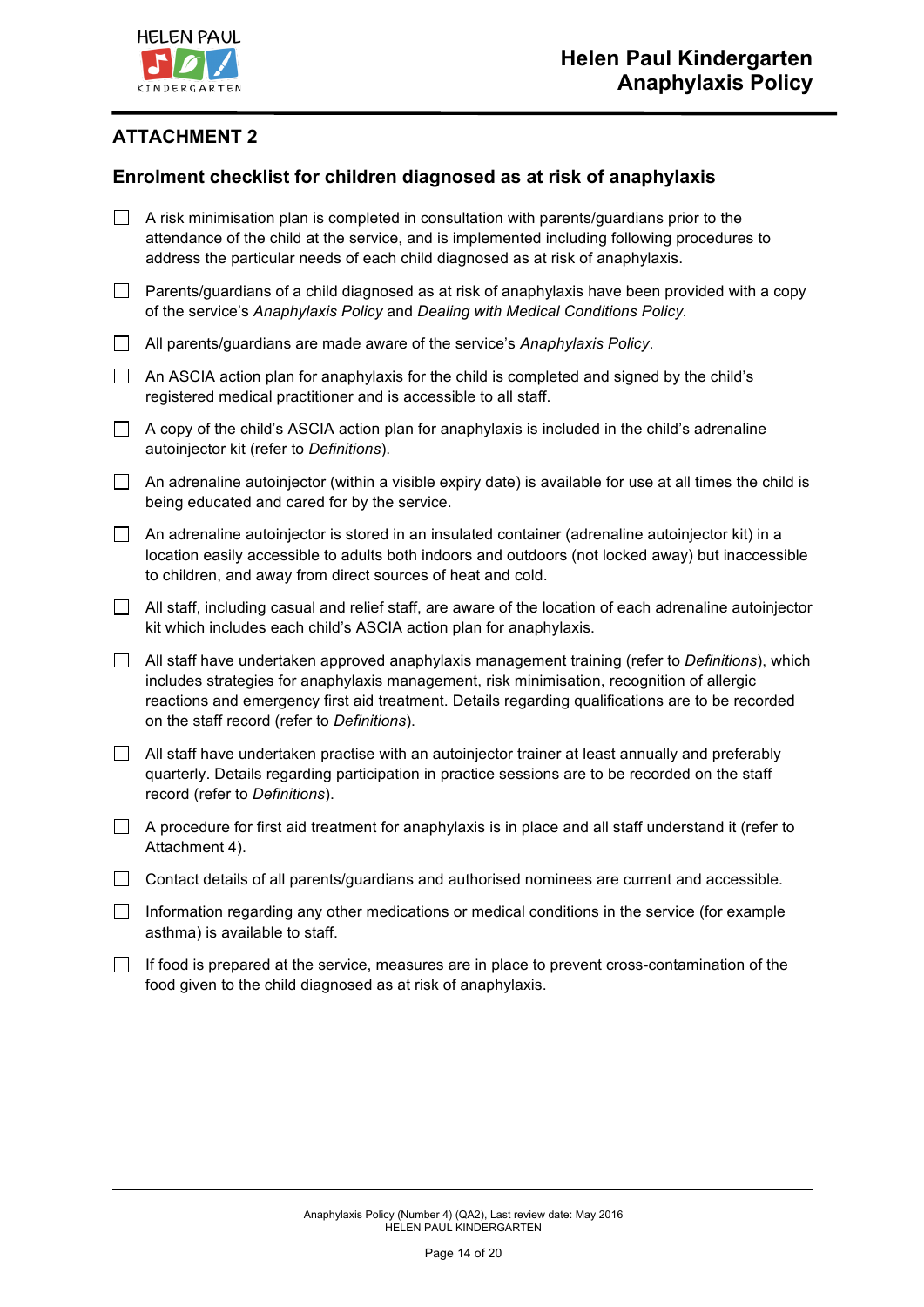

### **Sample risk minimisation plan**

The following information is not a comprehensive list but contains some suggestions to consider when developing/reviewing your service's risk minimisation plan in consultation with parents/guardians.

**How well has the service planned for meeting the needs of children with allergies and those who have been diagnosed as at risk of anaphylaxis?** Who are the children?  $\Box$  List names and room locations of each child diagnosed as at risk. What are they allergic to?  $\Box$  List all known allergens for each child at risk.  $\Box$  List potential sources of exposure to each known allergen and strategies to minimise the risk of exposure. This will include requesting certain foods/items not be brought to the service. Do staff (including casual and relief staff), volunteers and visiting staff recognise the children at risk?  $\Box$  List the strategies for ensuring that all staff, including casual and relief staff, recognise each at risk child, are aware of the child's specific allergies and symptoms and the location of their adrenaline autoinjector kit including their ASCIA action plan for anaphylaxis. Do families and staff know how the service manages the risk of anaphylaxis?  $\Box$  Record the date on which each family of a child diagnosed as at risk of anaphylaxis is provided a copy of the service's *Anaphylaxis Policy*.  $\Box$  Record the date that parents/quardians provide an unused, in-date and complete adrenaline autoinjector kit.  $\Box$  Test that all staff, including casual and relief staff, know the location of the adrenaline autoinjector kit and ASCIA action plan for anaphylaxis for each at risk child.  $\Box$  Ensure that there is a procedure in place to regularly check the expiry date of each adrenaline autoinjector.  $\Box$  Ensure a written request is sent to all families at the service to follow specific procedures to minimise the risk of exposure to a known allergen. This may include strategies such as requesting specific items not be sent to the service, for example: • food containing known allergens or foods where transfer from one child to another is likely e.g. peanut/nut products, whole egg, sesame or chocolate • food packaging where that food is a known allergen e.g. cereal boxes, egg cartons.  $\Box$  Ensure a new written request is sent to all families if food allergens change. Ensure all families are aware of the service policy that no child who has been prescribed an adrenaline autoinjector is permitted to attend the service without that device.

> Anaphylaxis Policy (Number 4) (QA2), Last review date: May 2016 HELEN PAUL KINDERGARTEN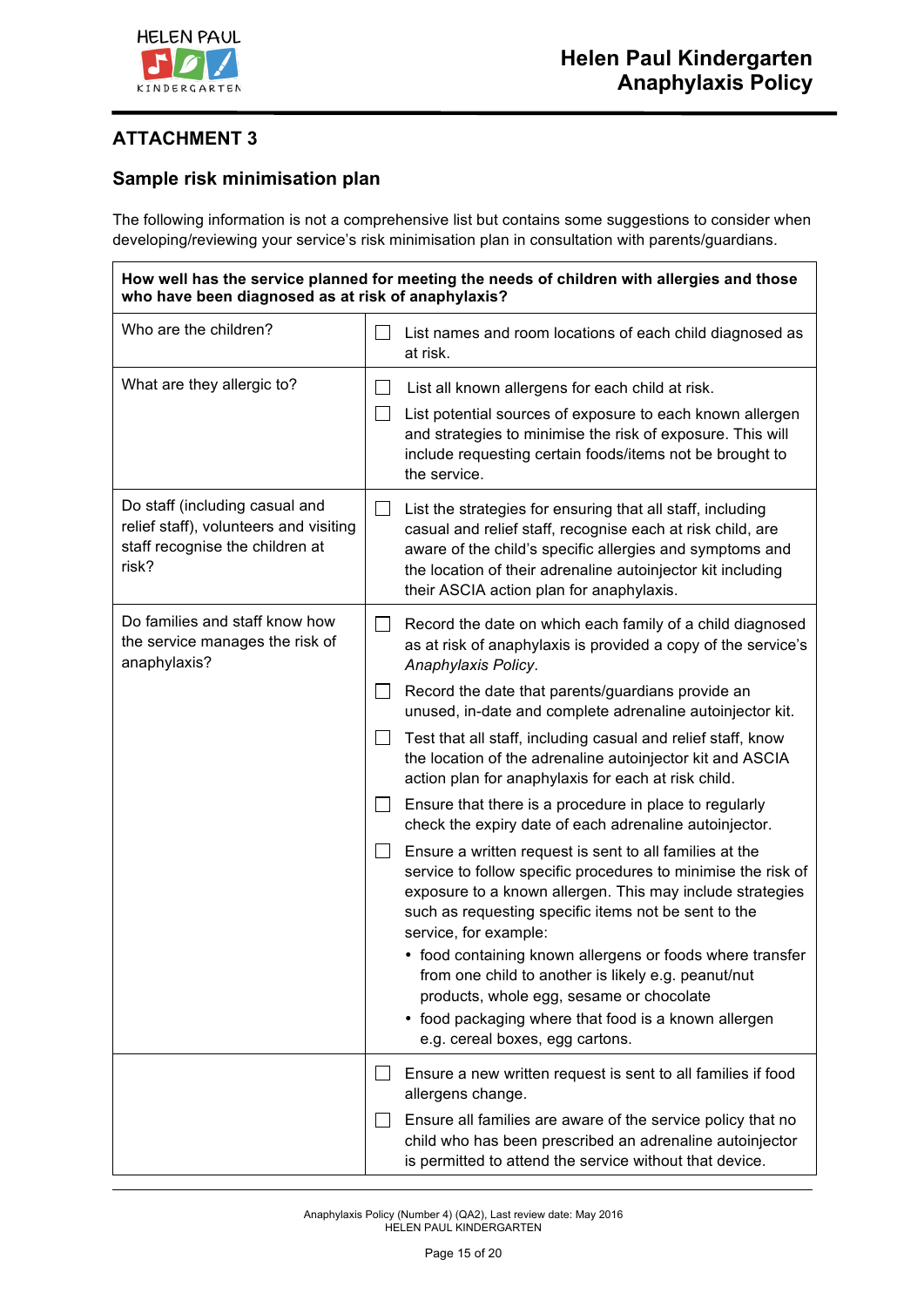

# **Helen Paul Kindergarten Anaphylaxis Policy**

|                                                                                                                                                                                                                                                                                                                                                                                                                                                                                                                                                                                                                                                                                                                                                  |        | Display the ASCIA generic poster Action Plan for<br>Anaphylaxis in key locations at the service and ensure a<br>completed Ambulance Victoria AV How to Call Card is<br>next to all telephone/s.                                                                                                                                                                                                                                                                                                                                                                                                                                                                                                                                                                |
|--------------------------------------------------------------------------------------------------------------------------------------------------------------------------------------------------------------------------------------------------------------------------------------------------------------------------------------------------------------------------------------------------------------------------------------------------------------------------------------------------------------------------------------------------------------------------------------------------------------------------------------------------------------------------------------------------------------------------------------------------|--------|----------------------------------------------------------------------------------------------------------------------------------------------------------------------------------------------------------------------------------------------------------------------------------------------------------------------------------------------------------------------------------------------------------------------------------------------------------------------------------------------------------------------------------------------------------------------------------------------------------------------------------------------------------------------------------------------------------------------------------------------------------------|
|                                                                                                                                                                                                                                                                                                                                                                                                                                                                                                                                                                                                                                                                                                                                                  | $\Box$ | The adrenaline autoinjector kit, including a copy of the<br>ASCIA action plan for anaphylaxis, is carried by an<br>educator when a child diagnosed as at risk is taken<br>outside the service premises e.g. for excursions.                                                                                                                                                                                                                                                                                                                                                                                                                                                                                                                                    |
| Has a communication plan been<br>developed which includes<br>procedures to ensure that:<br>• all staff, volunteers, students<br>and parents/guardians are<br>informed about the policy and<br>procedures for the<br>management of anaphylaxis at<br>Helen Paul Kindergarten<br>parents/guardians of a child<br>diagnosed as at risk of<br>anaphylaxis are able to<br>communicate with service staff<br>about any changes to the<br>child's diagnosis or anaphylaxis<br>medical management action<br>plan<br>• all staff, including casual, relief<br>and visiting staff, volunteers<br>and students are informed<br>about, and are familiar with, all<br>ASCIA action plan for<br>anaphylaxis and the Helen Paul<br>Kindergarten risk management | $\Box$ | All parents/guardians are provided with a copy of the<br>Anaphylaxis Policy prior to commencing at<br>Helen Paul Kindergarten.<br>A copy of this policy is displayed in a prominent location at<br>the service.<br>Staff will meet with parents/guardians of a child diagnosed<br>as at risk of anaphylaxis prior to the child's<br>commencement at the service and will develop an<br>individual communication plan for that family.<br>An induction process for all staff and volunteers includes<br>information regarding the management of anaphylaxis at<br>the service including the location of adrenaline autoinjector<br>kits, ASCIA action plans for anaphylaxis, risk minimisation<br>plans and procedures, and identification of children at risk. |
| plan.                                                                                                                                                                                                                                                                                                                                                                                                                                                                                                                                                                                                                                                                                                                                            |        |                                                                                                                                                                                                                                                                                                                                                                                                                                                                                                                                                                                                                                                                                                                                                                |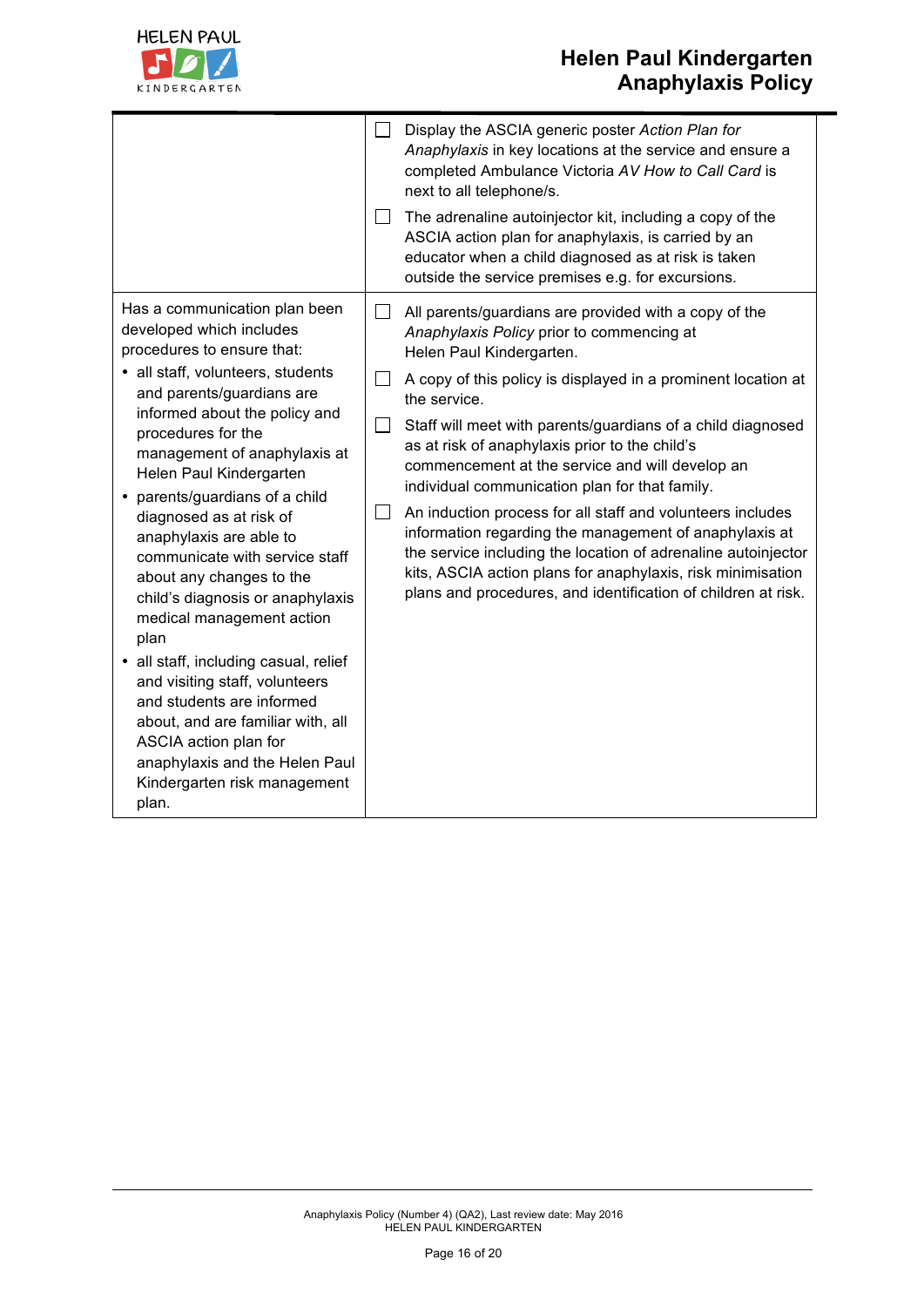

| Do all staff know how the service aims to minimise the risk of a child being exposed |  |
|--------------------------------------------------------------------------------------|--|
| to an allergen?                                                                      |  |

Think about times when the child could potentially be exposed to allergens and develop appropriate strategies including identifying the person responsible for implementing them (refer to the following section for possible scenarios and strategies).

- $\Box$  Menus are planned in conjunction with parents/guardians of children diagnosed as at risk of anaphylaxis:
	- Food for the at risk child is prepared according to the instructions of parents/guardians to avoid the inclusion of food allergens.
	- As far as is practical, the service's menu for all children should not contain food with ingredients such as milk, egg, peanut/nut or sesame, or other products to which children are at risk.
	- The at risk child should not be given food where the label indicates that the food may contain traces of a known allergen.
- $\Box$  Hygiene procedures and practices are followed to minimise the risk of cross-contamination of surfaces, food utensils or containers by food allergens (refer to *Hygiene Policy* and *Food Safety Policy*).

 $\Box$  Consider the safest place for the at risk child to be served and to consume food, while ensuring they are not discriminated against or socially excluded from activities.

- $\Box$  Develop procedures for ensuring that each at risk child only consumes food prepared specifically for him/her.
- $\Box$  Do not introduce food to a baby/child if the parents/quardians have not previously given this food to the baby/child.
- $\Box$  Ensure each child enrolled at the service washes his/her hands upon arrival at the service, and before and after eating.
- $\Box$  Employ teaching strategies to raise the awareness of all children about anaphylaxis and the importance of *no food sharing* (refer to *Definitions*) at the service.
- $\Box$  Bottles, other drinks, lunch boxes and all food provided by the family of the at risk child should be clearly labelled with the child's name.

| Do relevant people know what action to take if a child has an anaphylactic episode? |                                                                                                    |  |  |
|-------------------------------------------------------------------------------------|----------------------------------------------------------------------------------------------------|--|--|
| $\mathbf{1}$                                                                        | Know what each child's ASCIA action plan for anaphylaxis contains and implement the<br>procedures. |  |  |
|                                                                                     | Know:                                                                                              |  |  |
|                                                                                     | • who will administer the adrenaline autoinjector and stay with the child                          |  |  |
|                                                                                     | hild a ull tolenders the ambulones and the nereptate usual and the ebild                           |  |  |

- who will telephone the ambulance and the parents/guardians of the child
- who will ensure the supervision of other children at the service
- who will let the ambulance officers into the service and take them to the child.
- $\Box$  Ensure all staff have undertaken approved anaphylaxis management training and participate in regular practise sessions.
- Ensure a completed Ambulance Victoria *AV How to Call Card* is located next to all telephone/s.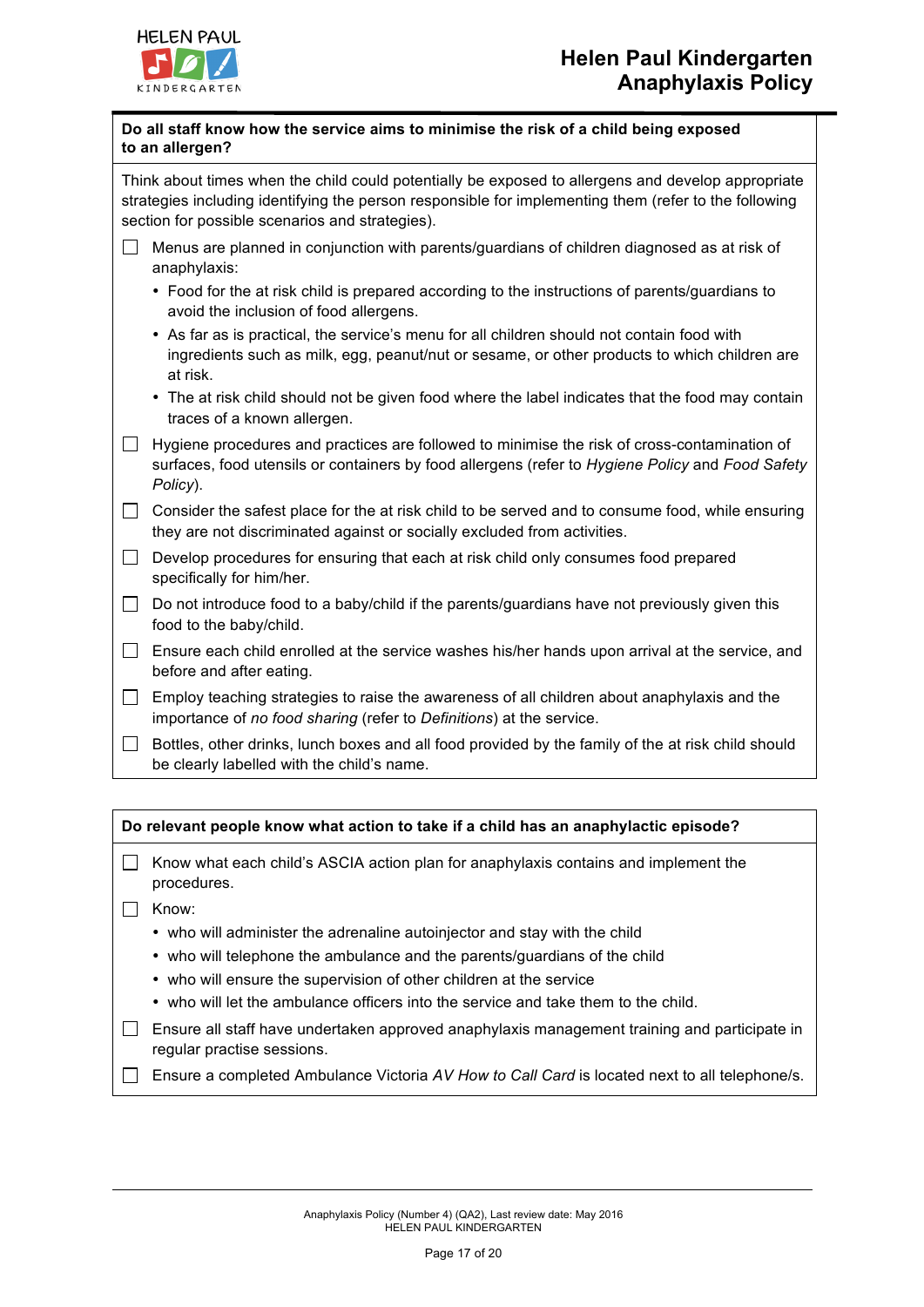

### **Potential exposure scenarios and strategies**

### **How effective is the service's risk minimisation plan?**

 $\Box$  Review the risk minimisation plan of each child diagnosed as at risk of anaphylaxis with parents/guardians at least annually, but always on enrolment and after any incident or accidental exposure to allergens.

| <b>Scenario</b>                                                                                                              | <b>Strategy</b>                                                                                                                                                                                                                                                                                             | Who is<br>responsible?                                 |
|------------------------------------------------------------------------------------------------------------------------------|-------------------------------------------------------------------------------------------------------------------------------------------------------------------------------------------------------------------------------------------------------------------------------------------------------------|--------------------------------------------------------|
| Food is provided by the<br>service and a food allergen is<br>unable to be removed from<br>the service's menu (e.g.<br>milk). | Menus are planned in conjunction with<br>parents/guardians of children diagnosed as<br>at risk, and food is prepared according to<br>the instructions of parents/guardians.<br>Alternatively, the parents/guardians provide<br>all food for the at risk child.                                              | Cook, Nominated<br>Supervisor and<br>parents/guardians |
|                                                                                                                              | Ensure separate storage of foods<br>containing the allergen.                                                                                                                                                                                                                                                | <b>Approved Provider</b><br>and Cook                   |
|                                                                                                                              | Cook and staff observe food handling,<br>preparation and serving practices to<br>minimise the risk of cross-contamination.<br>This includes implementing good hygiene<br>practices and effective cleaning of surfaces<br>in the kitchen and children's eating area,<br>food utensils and containers.        | Cook, staff and<br>volunteers                          |
|                                                                                                                              | There is a system in place to ensure the<br>child diagnosed as at risk of anaphylaxis is<br>served only food prepared for him/her.                                                                                                                                                                          | Cook and staff                                         |
|                                                                                                                              | A child diagnosed as at risk of anaphylaxis<br>is served and consumes their food in a<br>location considered to be at low risk of<br>cross-contamination by allergens from<br>another child's food. Ensure this location is<br>not separate from all children and allows<br>social inclusion at meal times. | <b>Staff</b>                                           |
|                                                                                                                              | Children are regularly reminded of the<br>importance of not sharing food.                                                                                                                                                                                                                                   | Staff                                                  |
|                                                                                                                              | Children are closely supervised during<br>eating.                                                                                                                                                                                                                                                           | <b>Staff</b>                                           |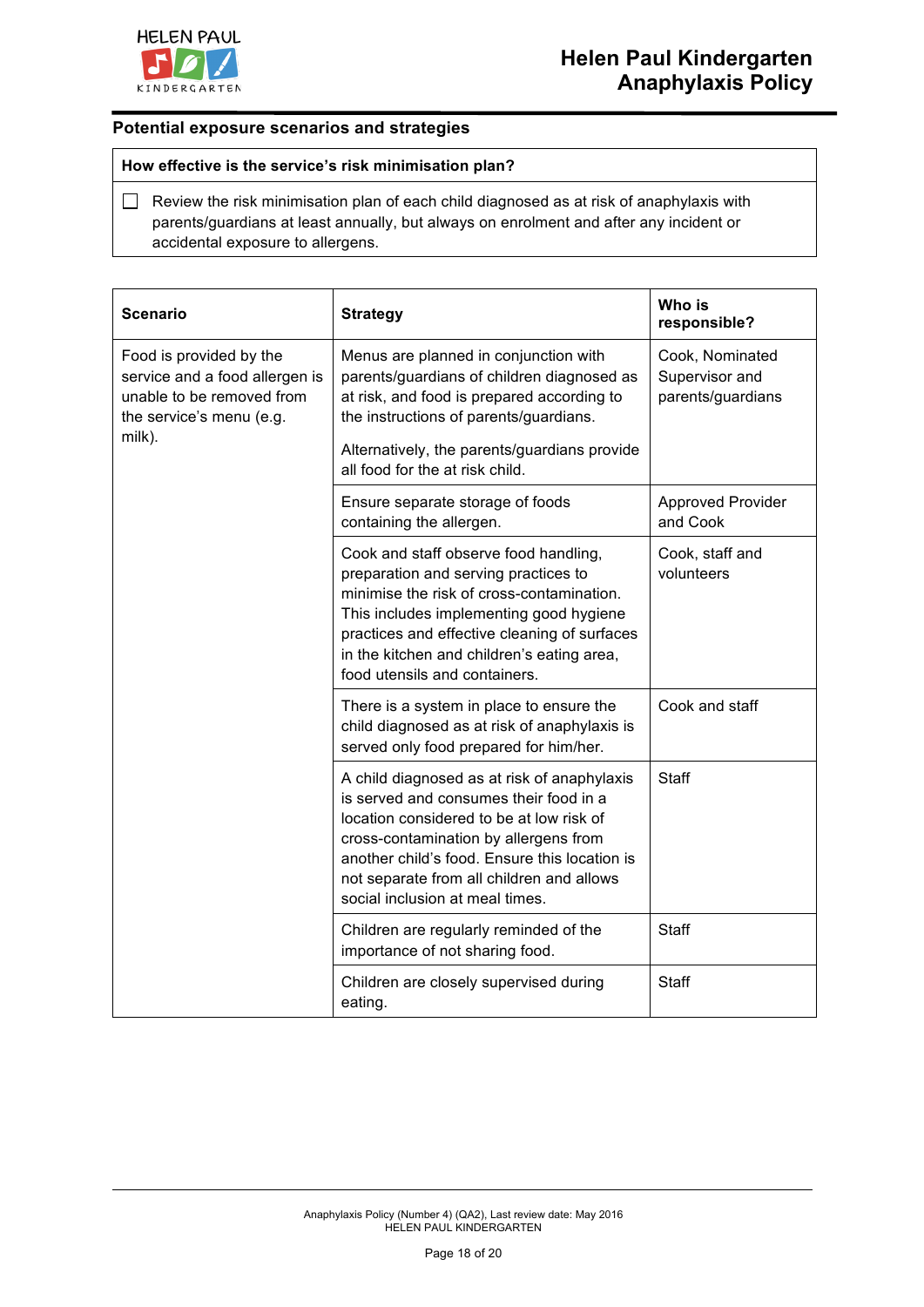

# **Helen Paul Kindergarten Anaphylaxis Policy**

| Party or celebration                     | Give parents/guardians adequate notice of<br>the event.                                                                                                                                                                                                                      | Approved Provider,<br>Nominated<br>Supervisor and<br>educators |
|------------------------------------------|------------------------------------------------------------------------------------------------------------------------------------------------------------------------------------------------------------------------------------------------------------------------------|----------------------------------------------------------------|
|                                          | Ensure safe food is provided for the child<br>diagnosed as at risk of anaphylaxis.                                                                                                                                                                                           | Parents/guardians<br>and staff                                 |
|                                          | Ensure the child diagnosed as at risk of<br>anaphylaxis only eats food approved by<br>his/her parents/guardians.                                                                                                                                                             | Staff                                                          |
|                                          | Specify a range of foods that all<br>parents/guardians may send for the party<br>and note particular foods and ingredients<br>that should not be sent.                                                                                                                       | <b>Approved Provider</b><br>and Nominated<br>Supervisor        |
| Protection from insect bite<br>allergies | Specify play areas that are lowest risk to<br>the child diagnosed as at risk and<br>encourage him/her and peers to play in that<br>area.                                                                                                                                     | Educators                                                      |
|                                          | Decrease the number of plants that attract<br>bees or other biting insects.                                                                                                                                                                                                  | <b>Approved Provider</b>                                       |
|                                          | Ensure the child diagnosed as at risk of<br>anaphylaxis wears shoes at all times they<br>are outdoors.                                                                                                                                                                       | Educators                                                      |
|                                          | Respond promptly to any instance of insect<br>infestation. It may be appropriate to request<br>exclusion of the child diagnosed as at risk<br>during the period required to eradicate the<br>insects.                                                                        | Approved<br>Provider/Nominated<br>Supervisor                   |
| Latex allergies                          | Avoid the use of party balloons or latex<br>gloves.                                                                                                                                                                                                                          | Staff                                                          |
| Cooking with children                    | Ensure parents/guardians of the child<br>diagnosed as at risk of anaphylaxis are<br>advised well in advance and included in the<br>planning process. Parents/guardians may<br>prefer to provide the ingredients<br>themselves.<br>Ensure activities and ingredients used are | Approved Provider,<br>Nominated<br>Supervisor and<br>educators |
|                                          | consistent with risk minimisation plans.                                                                                                                                                                                                                                     |                                                                |